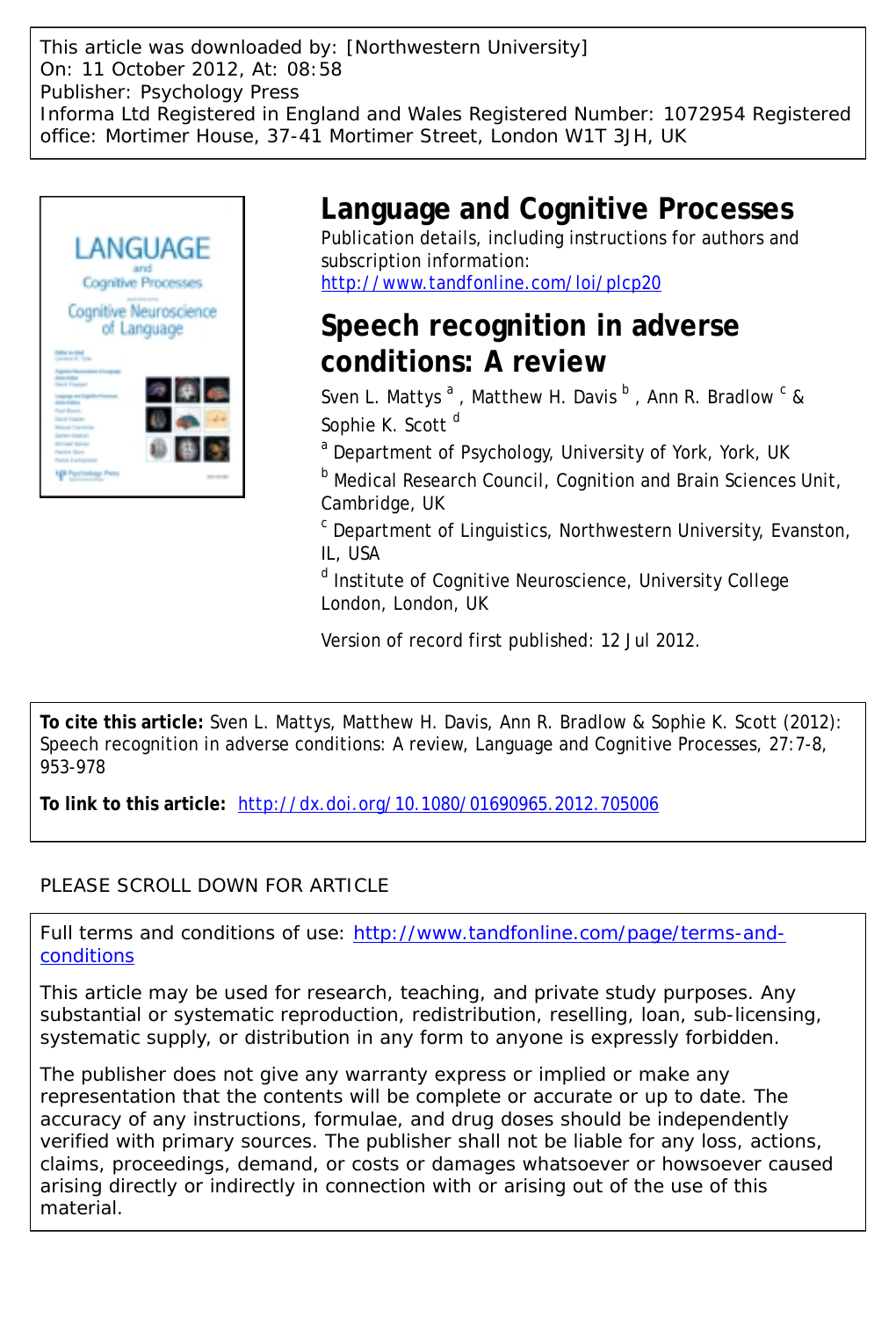## Si Speech recognition in adverse conditions: A review

## Sven L. Mattys<sup>1</sup>, Matthew H. Davis<sup>2</sup>, Ann R. Bradlow<sup>3</sup>, and Sophie K. Scott<sup>4</sup>

<sup>1</sup>Department of Psychology, University of York, York, UK

<sup>2</sup>Medical Research Council, Cognition and Brain Sciences Unit, Cambridge, UK

<sup>3</sup>Department of Linguistics, Northwestern University, Evanston, IL, USA 4 Institute of Cognitive Neuroscience, University College London, London, UK

This article presents a review of the effects of adverse conditions (ACs) on the perceptual, linguistic, cognitive, and neurophysiological mechanisms underlying speech recognition. The review starts with a classification of ACs based on their origin: Degradation at the source (production of a noncanonical signal), degradation during signal transmission (interfering signal or medium-induced impoverishment of the target signal), receiver limitations (peripheral, linguistic, cognitive). This is followed by a parallel, yet orthogonal classification of ACs based on the locus of their effect: Perceptual processes, mental representations, attention, and memory functions. We then review the added value that ACs provide for theories of speech recognition, with a focus on fundamental themes in psycholinguistics: Content and format of lexical representations, time-course of lexical access, word segmentation, feed-back in speech perception and recognition, lexicalsemantic integration, interface between the speech system and general cognition, neuroanatomical organisation of speech processing. We conclude by advocating an approach to speech recognition that includes rather than neutralises complex listening environments and individual differences.

Keywords: Speech recognition; Lexical access; Adverse conditions; Signal degradation; Cognitive load; Masking.

In everyday life, listeners recognise speech under a wide range of suboptimal or adverse conditions. Here, we define an adverse condition (AC) as any factor leading to a decrease in speech intelligibility on a given task relative to the level of intelligibility when the same task is performed in optimal listening situations, i.e., healthy native listeners hearing carefully recorded speech in a quiet environment and under focused attention. Speech recognition in ACs has been a familiar area of

Correspondence should be addressed to Sven L. Mattys, Department of Psychology, University of York, Heslington, York YO10 5DD, UK. E-mail: sven.mattys@bris.ac.uk

This article and the organisation of this special issue were made possible thanks to support from: The Leverhulme Trust (F/00 182/BG), the ESRC (RES-062-23-2746), the Marie Curie Foundation (MRTN-CT-2006-035561), the Experimental Psychology Society (EPS), the Wellcome Trust (WT090961AIA), and the MRC (MHD: MC\_US\_A060\_0038).

 $\odot$  2012 Psychology Press, an imprint of the Taylor & Francis Group, an Informa business <http://www.psypress.com/lcp><http://dx.doi.org/10.1080/01690965.2012.705006>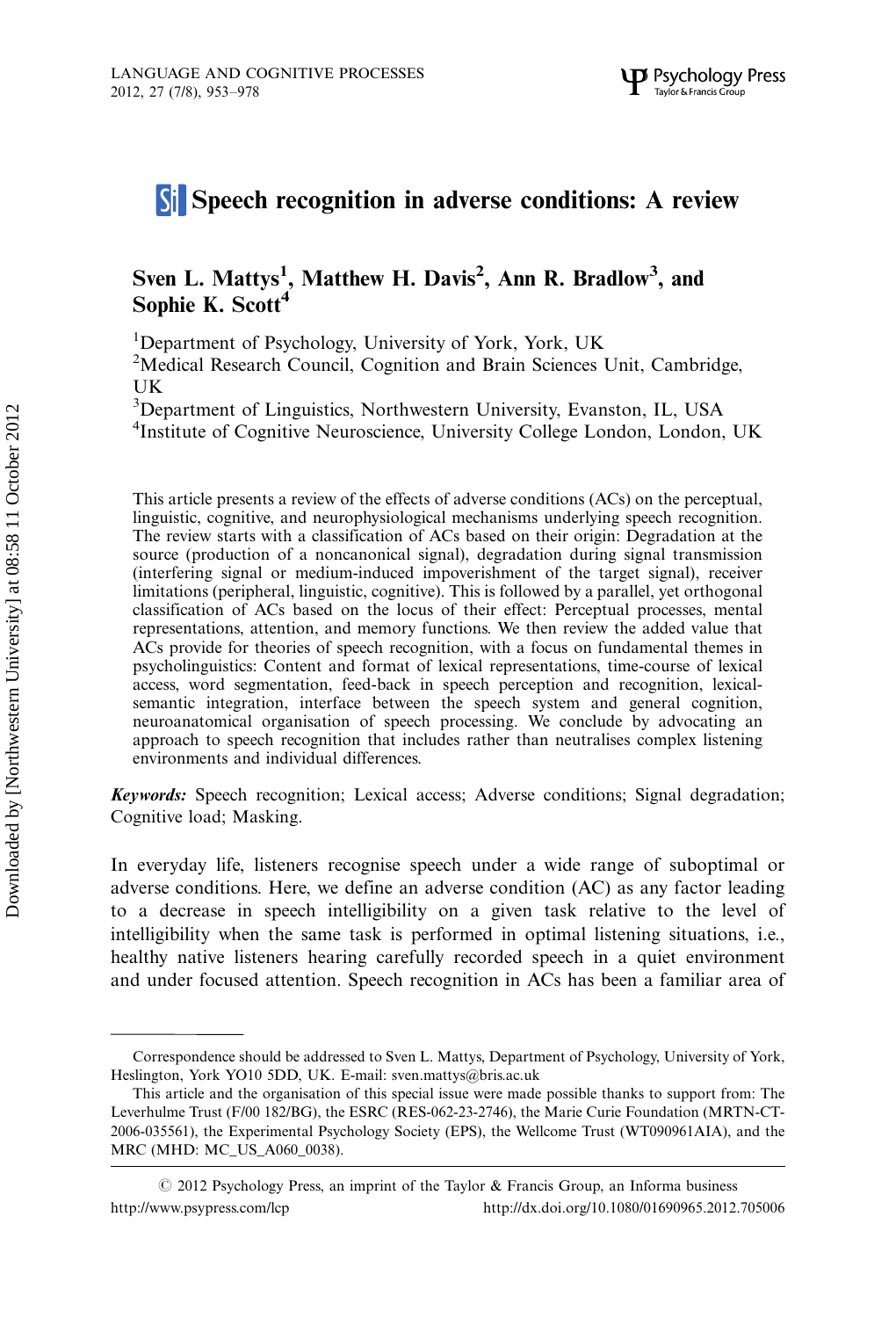research in computer science, engineering, and hearing sciences for several decades (e.g., Juang, 1991; Junqua & Haton, 1995). In contrast, most psycholinguistic theories of speech recognition are built on evidence gathered in optimal situations that can only be created in laboratory-controlled conditions. A problem with these conditions of ''artificial normality'' (Mattys & Liss, 2008) is that they often fail to capture the range of processes involved in everyday speech recognition, miscalculating the extent of compensatory mechanisms, overlooking the contribution of shortterm memory and attention and, more generally, underestimating the flexibility of the speech recogniser and the degree to which it interfaces with higher-level cognition. The goal of this review is to provide a formal classification of ACs relative to the optimal benchmark described above and, in doing so, highlight the research opportunities, present and future, that these ACs offer for theories of speech recognition.

## CLASSIFICATION OF ADVERSE CONDITIONS

We propose a classification of ACs based on their origin and, independently, on their effect (see Assmann & Summerfield, 2004, for a complementary classification system).<sup>1</sup> Origin refers to the locus or cause of the disruption, whether it is external to the listener (e.g., a speaker's atypical pronunciation, background noise) or internal (e.g., non-native linguistic knowledge, cochlear implant, multi-tasking). Effects refer to the types of perceptual processes, mental representations, linguistic functions, and cognitive mechanisms affected by the disruption, and the compensatory behaviour that this disruption might elicit. A summary of this classification system is displayed in Table 1.

## CLASSIFICATION OF ADVERSE CONDITIONS BASED ON THEIR ORIGIN

## Source degradation

This category includes any intrinsic variation of the speech signal leading to reduced intelligibility compared to speech carefully produced by healthy native speakers. By ''intrinsic'', we mean aspects of the speech as produced, rather than degradation due to limitations of the communication channel (e.g., noise, competing talker). The latter kind of degradation is reviewed in the Environmental/transmission degradation section.

#### Conversational speech

Although the features of conversational speech in relation to hyper-articulated (clear) speech are beyond the scope of this special issue (see Smiljanic & Bradlow, 2009 and Uchanski, 2005, for reviews of clear and conversational speech), spontaneously produced, conversational speech can be treated as an AC insofar as it reduces intelligibility relative to citation form, read speech. Features likely to lead to reduced intelligibility are syllable deletion, segment elision, and segment reduction (e.g.,

<sup>&</sup>lt;sup>1</sup>Our review of ACs in speech recognition does not directly address short-term cues to segment-level features. For some data and discussion of cue re-weighting for segment identification in noise, see, e.g., Parikh and Loizou (2005), Jiang, Chen, and Alwan (2006); see also Assmann and Summerfield (2004) for a review).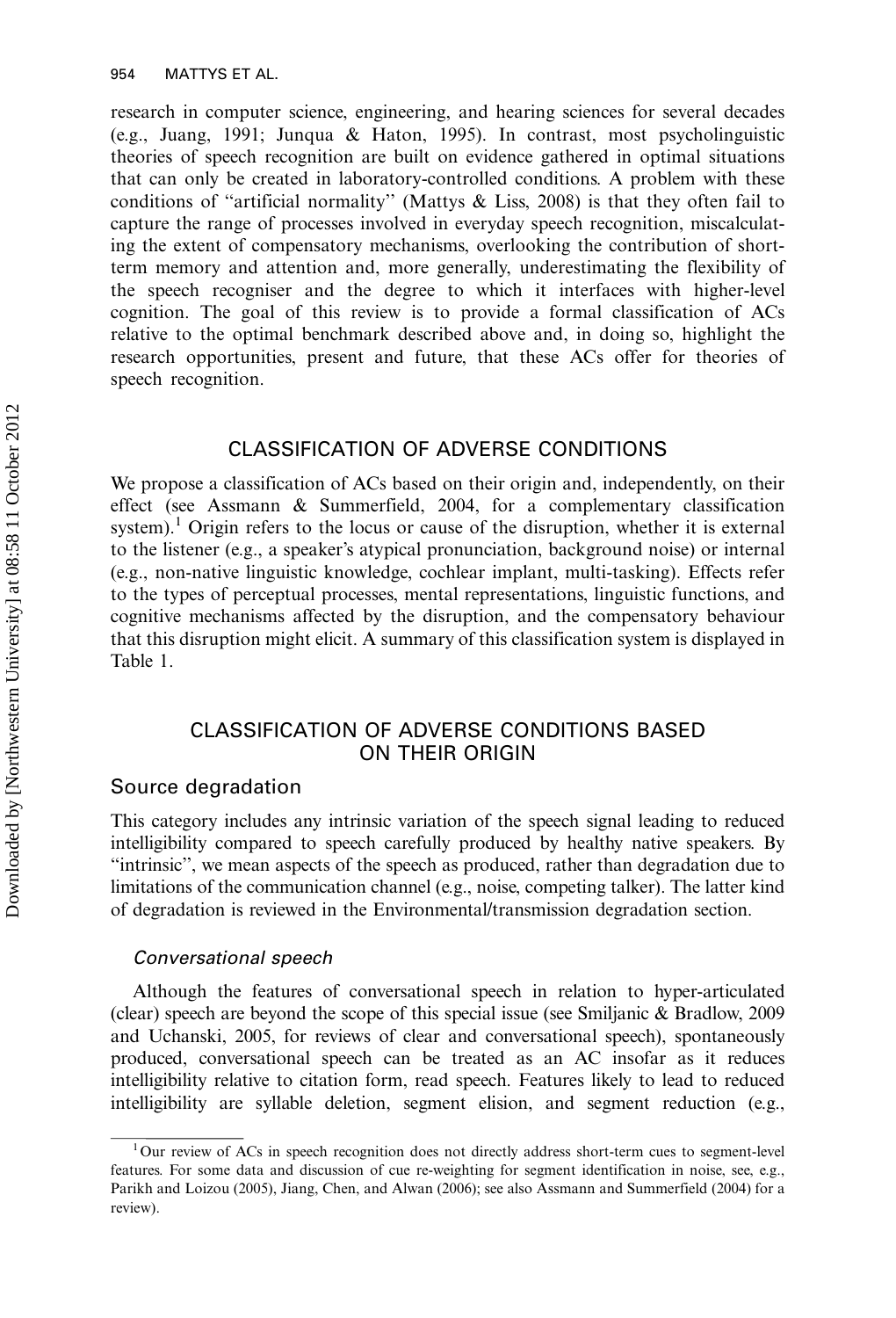#### TABLE 1

Summary of the origins and effects of ACs. The shade of each cell indicates our estimation of the approximate frequency of occurrence or importance of each origin-effect combination (light grey: rare/mild; dark grey: common/moderate; black: frequent/severe). The ordering of rows and columns is based on their summed ''severity'' (we arbitrarily used the following quantification: light grey  $= 1$ ; dark grey  $= 2$ ; black  $= 3$ ). Thus, the most severe ACs are clustered in the top left portion of the table. The intention of this table, and this review in general, is to spark new research on ACs with this framework in mind. Specifically, our hope is that this framework will help guide future research towards asking and answering questions such as: Are there any ACs that have disparate sources yet similar effects and are, therefore, both candidates for similar amelioration strategies?

|                                                    | Adverse condition effect  |                                    |                               |                        |                            |
|----------------------------------------------------|---------------------------|------------------------------------|-------------------------------|------------------------|----------------------------|
| Adverse condition origin                           | Failure of<br>recognition | Reduced<br>attentional<br>capacity | Reduced<br>memory<br>capacity | Perceptual<br>learning | Perceptual<br>interference |
| Environment/transmission<br>degradation with EM    |                           |                                    |                               |                        |                            |
| Receiver limitation<br>impaired language model     |                           |                                    |                               |                        |                            |
| Source degradation<br>speech disorders             |                           |                                    |                               |                        |                            |
| Source degradation<br>accented speech              |                           |                                    |                               |                        |                            |
| Environment/transmission<br>degradation without EM |                           |                                    |                               |                        |                            |
| Receiver limitation<br>cognitive load              |                           |                                    |                               |                        |                            |
| Receiver limitation<br>peripheral deficiency       |                           |                                    |                               |                        |                            |
| Receiver limitation<br>incomplete language model   |                           |                                    |                               |                        |                            |
| Source degradation<br>conversational speech        |                           |                                    |                               |                        |                            |
| Source degradation<br>disfluencies                 |                           |                                    |                               |                        |                            |

Ernestus, Baayen, & Schreuder, 2002; Mitterer, 2006; Picheny, Durlach, & Braida, 1985, 1986) and possibly faster speech rate (though this is a disputed fact, e.g., Bradlow, Torretta, & Pisoni, 1996; Kraus & Braida, 2002; Picheny, Durlach, & Braida, 1989).

#### Accented speech

Defined by Munro and Derwing (1995) as ''non-pathological speech that differs in some noticeable respects from native speaker pronunciation norms'' (p. 298), foreignaccented speech affects both segmental and suprasegmental aspects of the signal, and it can result in increased processing effort, segmental/lexical ambiguity, and mapping failure (e.g., Anderson-Hsieh, Johnson, & Koehler, 1992). Unfamiliar native accents can present similar challenges (Adank, Evans, Stuart-Smith, & Scott, 2009; Floccia, Goslin, Girard, & Konopczynski, 2006). An interesting feature of accented speech is the relative consistency of the speaker's productions compared to accidental mispronunciations. Such consistency allows listeners to recalibrate their phonemic and/or prosodic categories within the course of a conversation through perceptual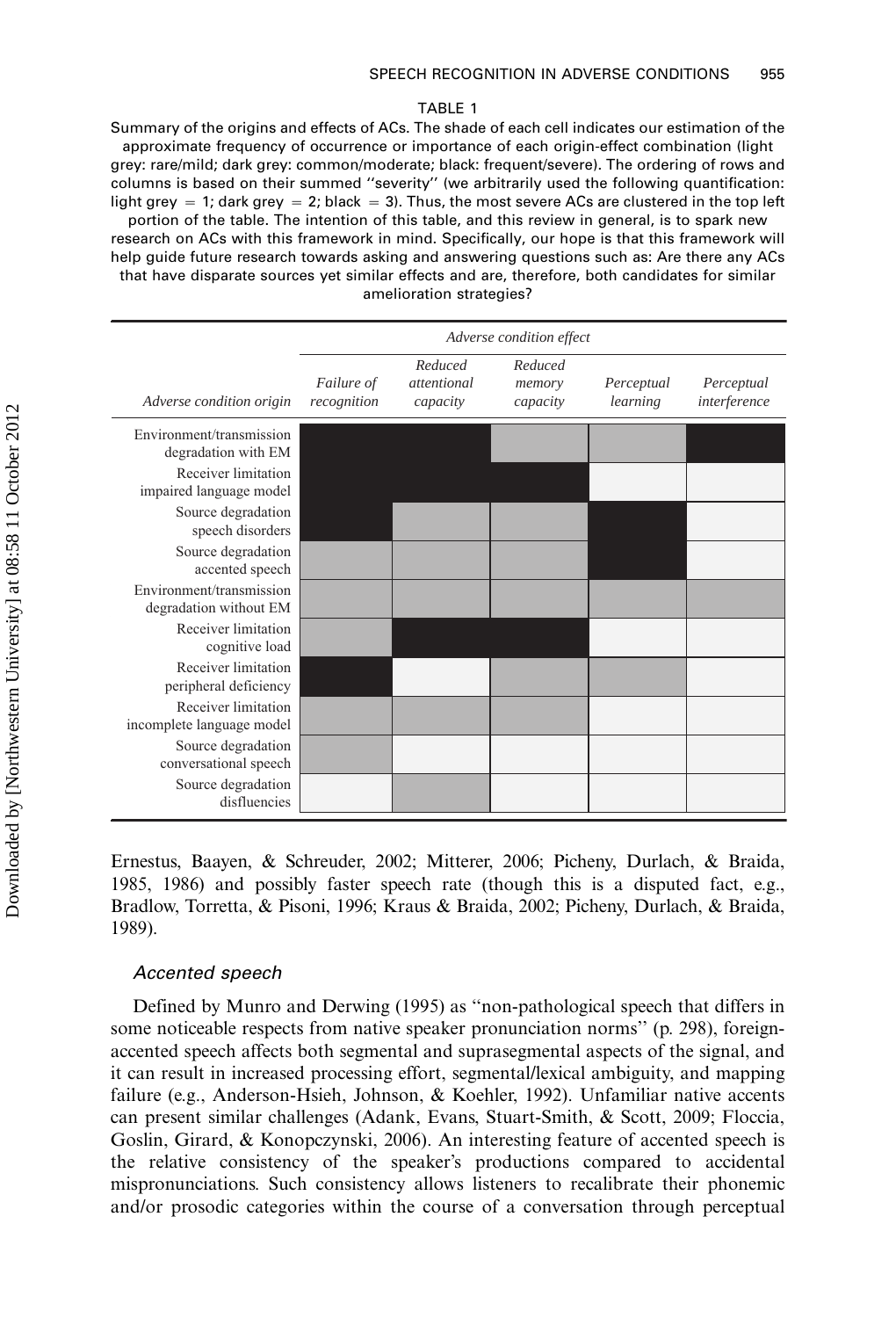learning (e.g., Bradlow & Bent, 2008; Kraljic, Brennan, & Samuel, 2008; Maye, Aslin, & Tanenhaus, 2008; Sidaras, Alexander, & Nygaard, 2009).

#### **Disfluencies**

These include repairs, restarts, and fillers interrupting the flow of otherwise fluent speech. Disfluencies affect segment duration, intonation, voice quality, and coarticulation patterns (Shriberg, 1994). Although disfluencies can sometimes carry meaningful information (e.g., Brennan & Schober, 2001; Clark & Fox Tree, 2002), they tend to impair recognition performance (e.g., Levelt, 1989).

## Speech disorders

Departures from typical speech vary widely across disorders. Neurogenic disorders, for example, dysarthria and apraxia of speech, result in a constellation of speech distortions, including problems with rhythm, rate intensity, voice quality, formant structure, coarticulation, etc. (Darley, Aronson, & Brown, 1969; Kent, Weismer, Kent, & Rosenbek, 1989). In contrast, structural disorders, which affect the anatomical structure of the vocal tract (e.g., cleft palate, bifid uvula), can have very highly featurespecific manifestations, such as increased nasal resonance, incorrect place of articulation, and hyper-glottalisation (e.g., Harding & Grunwell, 1996). Speech production disorders associated with hearing impairments, i.e., ''deaf speech'', often lead to more centralised, and hence, less discriminable vowels, as well as intonational irregularities and a wide range of misarticulations (Osberger & McGarr, 1982).

## Environmental/transmission degradation

This category is conceptually independent of the previous one in that, here, the ACs originate in imperfections in the communication channel between the speaker and the listener. The degradation can be due to factors as obvious as the distance between the speaker and the listener, which will broadly result in better transmission of high- than low-intensity speech components. However, it will more commonly result from competing signals in the environment (e.g., noise, background babble) or from acoustic distortions caused by the physical environment (reverberation) or the channel (e.g., filtering of speech on a telephone). In the competing-signal category, an important distinction must be made between competing signals leading to energetic masking and competing signals causing distortion without energetic masking.

#### Degradation with energetic masking

Energetic masking occurs when the intelligibility of a target is reduced by a distractor due to a physical overlap, or super-imposition between the target signal and a nontarget signal, such as noise or background talkers (see a review in Brungart, 2001). Under energetic-masking conditions, signal separation (or ''stream segregation'', Bregman, 1990) and selective attention become central to the recognition process (Darwin, 2008). If a masking signal has a fluctuating amplitude envelope, ''glimpses'' of the target through lower-intensity parts of the distractor can aid recognition (Cooke, 2006; Festen & Plomp, 1990). With energetically constant distractors (e.g., multi-talker babble, steady-state noise), however, temporal glimpses are rarer but signal separation based on spectral contrast, common onset, or harmonicity cues may be possible. Note that a nontarget signal with intelligible and meaningful content (e.g., a competing talker in a native rather than non-native language) can additionally result in so-called informational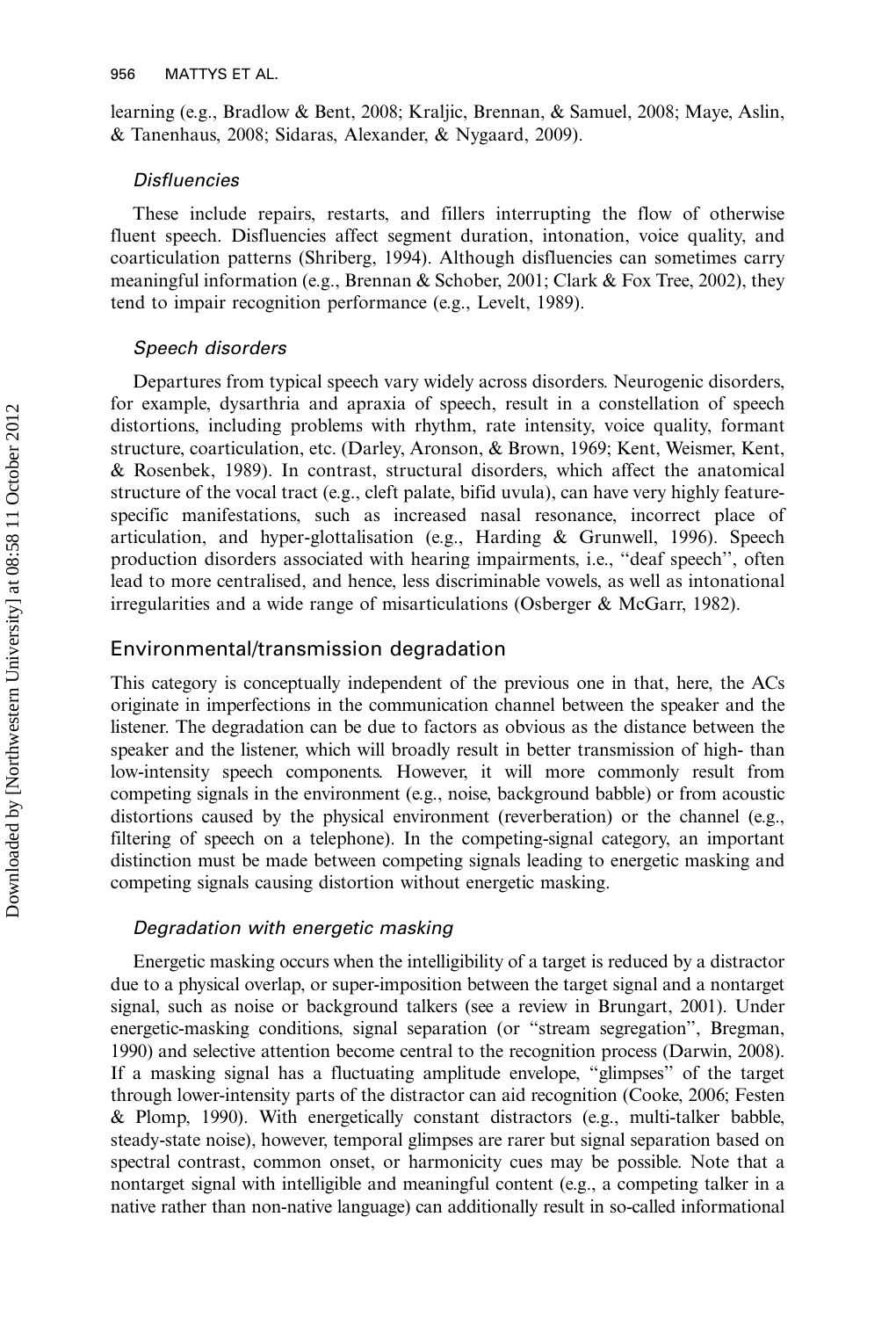masking. Informational masking can be described as the consequence of the nontarget signal once its energetic effect has been accounted for (Cooke, Garcia Lecumberri, & Barker, 2008). Thus, it typically refers to the higher-level, postperiphery consequence of masking, e.g., attentional capture by the masker, semantic interference, and associated cognitive load (Cooke et al., 2008; Mattys, Brooks, & Cooke, 2009; for a review, see Kidd, Mason, Richards, Gallun, & Durlach, 2007). We return to the consequences of informational masking in a later section.

#### Degradation without energetic masking

Signal degradation can also occur in the absence of a separate distractor. For instance, telephone transmission typically filters out frequencies below 400 Hz and above 3,400 Hz (Nilsson & Kleijn, 2001), while the bulk of the information-carrying frequency range for human speech is between 100 and 5000 Hz (Borden, Harris, & Raphael, 2003). Reverberation also degrades the target signal without creating a extraneous signal in need of separation—at least at short reverberation delays—and has the effect of reducing intelligibility of late segments more than early segments, and of preserving vowel identity better than consonant identity (Helfer, 1994; Na´belek, 1988). Unlike degradation with energetic masking, degradation without energetic masking does not require sound separation or selective attention. Rather, its manifestations and consequences are often similar to ACs created by source degradation.

An important factor to consider when studying the extent of environmental/ transmission degradation is whether conversational partners are aware of the degradation and, if so, whether they attempt to compensate for it when speaking. For instance, interlocutors over the phone rarely attempt to compensate for the impoverished signal, whereas speakers in noisy environments often try to adjust their articulation, adopting what is generally called a Lombard-speech style (Lombard, 1911; Summers, Pisoni, Bernacki, Pedlow, & Stokes, 1988), which is distinct from the shouted speech style typically adopted by interlocutors separated by distance (Rostolland, 1982, 1985). Similarly, when addressing a listener with a hearing impairment or a non-native listener, talkers commonly adopt a ''clear'' speaking style that is intended to enhance intelligibility (e.g., Ferguson & Kewley-Port, 2002; see also Uchanski, 2005, and Smiljanic & Bradlow, 2009, for reviews). These adjustments involve multiple acousticphonetic dimensions and the overall benefit for intelligibility is quite robust across talkers and listeners from various populations (e.g., children, young and older adults, native and non-native speakers). Yet, the extent to which each individual acousticphonetic modification is responsible for overall enhanced intelligibility and whether talkers can modulate their clear speech strategies depending on the particular environmental/transmission degradation remain to be determined. However, data by Hazan and Baker (2011) suggest that talkers can tailor their clear-speech production strategies to the particular AC by, for example, making greater changes in F0 and mean energy in a noisy listening condition (background of 8-talker babble) than in a simulated cochlear-implant listening condition, where changes in speaking rate and vowel space are more prominent.

#### Receiver limitations

Adverse conditions arising from limitations in the perceptual or cognitive abilities of the listener fall into four categories.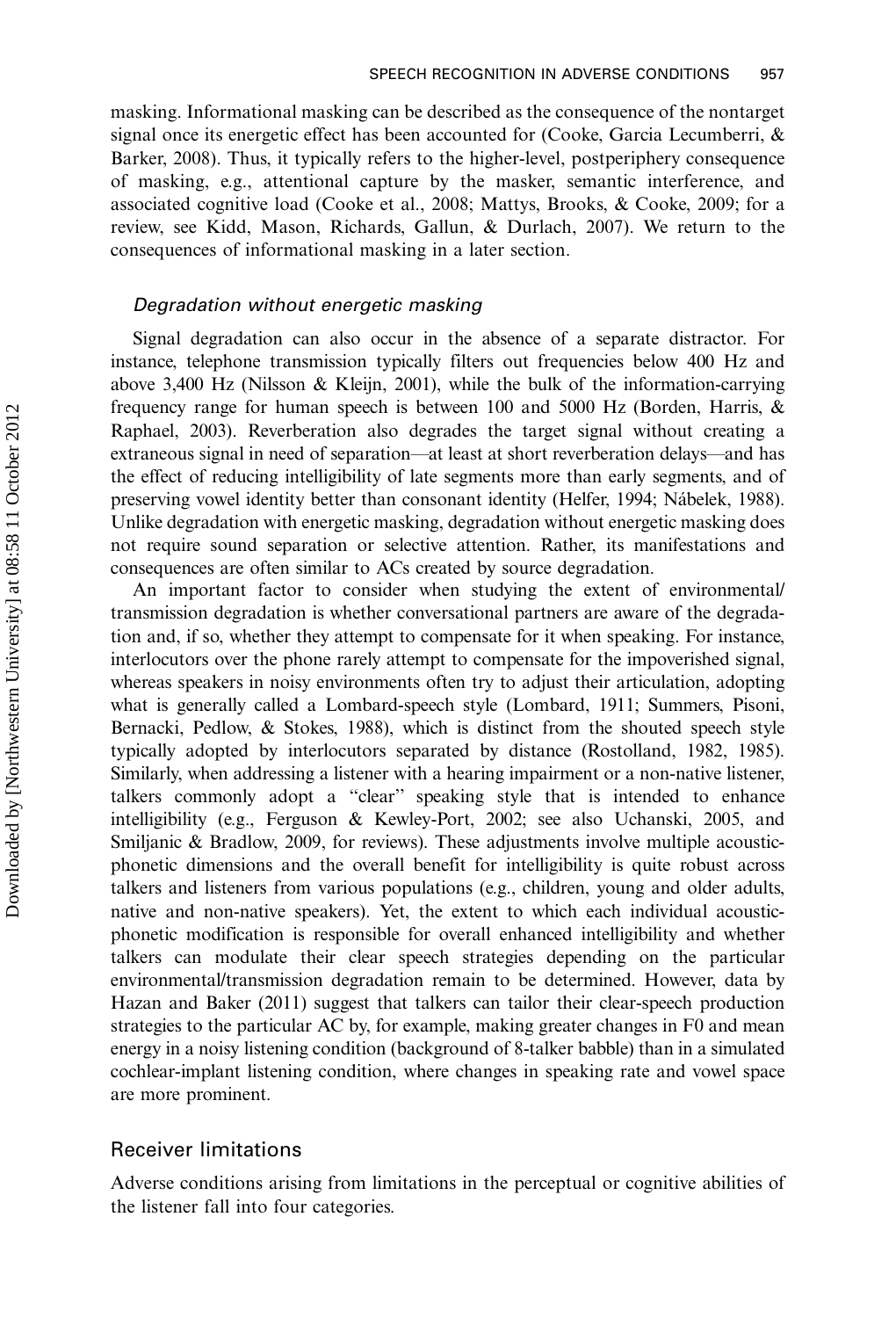#### Peripheral deficiency

This category primarily includes sensorineural hearing impairments. The magnitude and nature of the intelligibility decrement varies widely as a function of the type and severity of the impairment, the type of remediation in place (none, hearing aids, cochlear implants), and the presence of other ACs such as background noise or reverberation. However, these peripheral deficiencies are distinct from source and environmental degradations in that the degradation experienced by hearing-impaired individuals is relatively constant and applies to all auditory signals. The highly redundant nature of the speech signal can, therefore, be exploited to its fullest extent to compensate for sensory impoverishment; it is this redundancy that permits surprisingly good comprehension of speech even with only a limited amount of spectral detail (e.g., Shannon, Zeng, Kamath, Wygonski, & Ekelid, 1995; Wilson et al., 1991).

#### Incomplete language model

Independent of peripheral limitations, ACs can arise from an incomplete knowledge of the language\*phonological, lexical, morpho-syntactic, grammatical, idiomatic, etc. Leaving aside the case of developing children, this category is best represented by nonnative listeners (see Garcia Lecumberri, Cooke, & Cutler, 2010, for a review). The detrimental effect of an incomplete language model is exacerbated when combined with source or environmental degradation. For example, non-native listeners are more affected by a noisy environment than are native listeners (e.g., Mayo, Florentine, & Buss, 1997; Nábelek & Donahue, 1984; Rogers, Lister, Febor, Besing, & Abrams, 2006), with the difference attributed to the accumulation of limitations in non-native representations across segmental, lexical, syntactic, and higher levels of processing (Bradlow & Alexander, 2007; Cutler, Garcia Lecumberri, & Cooke, 2008; Cutler, Webber, Smits, & Cooper, 2004).

#### Impaired access or use of the language model

This category includes mainly acquired neurological deficits of language functions (e.g., auditory agnosia, cortical deafness, pure word deafness, Wernicke's aphasia). Speech recognition deficits subsequent to brain injury vary widely depending on the site and severity of the injury. Acoustic-phonetic discrimination, phonemic categorisation, prosodic judgment, lexical activation, lexical inhibition, short-term memory, semantic retrieval, and syntactic parsing can be selectively affected or, alternatively (and more typically), lead to cascaded disruptions at multiple levels of the speech system (see Badecker, 2005, and Blumstein, 2007, for reviews). While a discussion of the impact of these neurological impairments on speech recognition is beyond the scope of this article, it is worth noting that the listener's *awareness* of this type of AC and of its consequences—is generally far lower than that of the other types of ACs (e.g., Prigatano & Schacter, 1991). We also note with interest that perceptual degradation of speech has been proposed as a means of simulating these impairments in healthy listeners (Dick et al., 2001). This might suggest commonalities between behavioural profiles induced by source or environmental degradation and receiver limitations.

#### Cognitive load

We define cognitive load as any factor placing unusually high demands on central attentional or mnemonic capacities (Mattys & Wiget, 2011). Although cognitive load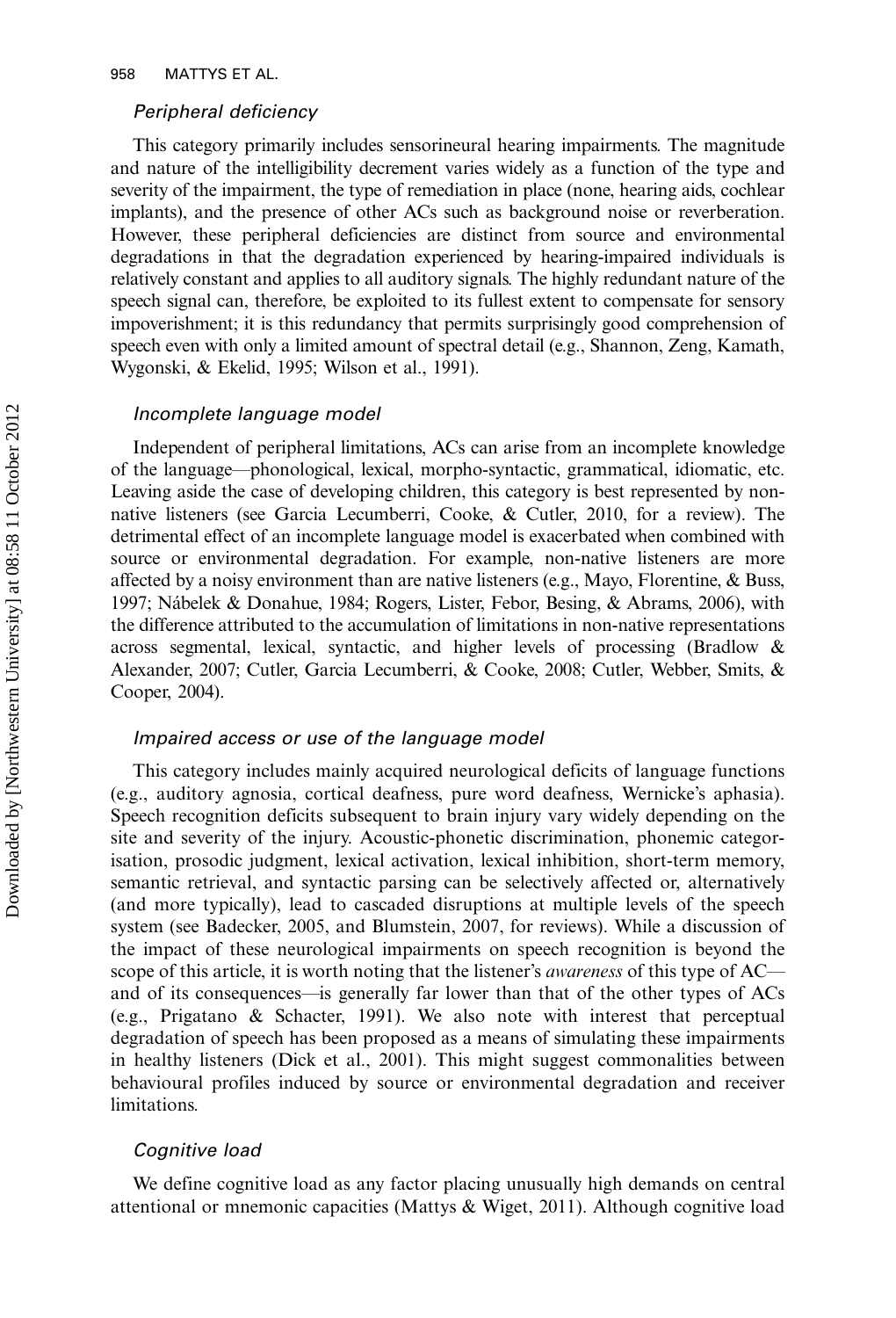often originates in the environment (e.g., visual distraction) or arises as a secondary consequence of another AC (e.g., signal degradation, accented speech, Rönnberg, Rudner, Lunner, & Zekveld, 2010), we classify cognitive load as a receiver limitation insofar as it involves mental activities that are unrelated to the speech stimuli or the listening task and insofar as the control of those mental activities is largely a function of the listener's individual attentional and memory resources. In the context of this review, we are particularly interested in cognitive load caused by an independent task competing with speech processing for limited processing resources (Kahneman, 1973), although we note that cognitive load can also arise from linguistic complexity per se, e.g., complex syntactic or discourse structure (e.g., Lewis, Vasishth, & Van Dyke, 2006).

## CLASSIFICATION OF ADVERSE CONDITIONS BASED ON THEIR EFFECT

As the previous section suggests, ACs originating in different sources can impact on the same processes in speech reception. For instance, listening to an unfamiliar accent (a source degradation), listening to reverberant speech (an environmental degradation), or listening to speech through a cochlear implant (a receiver limitation) all lead to some degree of mismatch between the perceived segments and their canonical forms. The fact that very different ACs can have a common perceptual effect also suggests that similar compensatory mechanisms might be at work. We, therefore, can classify ACs in terms of the impact that they have on the comprehension system, and the cognitive (or neural) compensatory mechanisms that they elicit. Although this classification is by definition somewhat artificial, it maps onto traditionally distinct research areas and offers concrete ways of thinking about and experimenting with ACs.

## Failure of recognition

Failure to map acoustic-phonetic features to segmental representations and, in turn, segmental to lexical representations is a common consequence of many ACs. It can arise from information loss in the time domain (e.g., intermittent transmission), the intensity domain (e.g., distance), and the spectral domain (e.g., telephone transmission, cochlear implants). It can also be due to acoustic-phonetic deviations from expectations, as with accented speech, disordered speech, mispronunciations, conversational speech, etc. The outcome in all these cases ranges from lexical uncertainty (often simulated as diffuse lexical activation or unresolved lexical competition), to erroneous lexical selection (recognising a word that was not presented), to no lexical selection at all.

How the speech system copes with loss of information depends on the nature and the quantity of the loss. Aside from catastrophic segmental/lexical mapping failure, listeners are usually good at bridging short gaps in speech thanks to temporal redundancy in the signal, e.g., coarticulation, and echoic memory (Huggins, 1975; Miller & Licklider, 1950). Information is also more easily recovered when it consists of permissible segment deletions in richly contextualised conditions, as commonly seen in conversational speech (e.g., Ernestus et al., 2002).

With respect to acoustic-phonetic deviations, diffuse lexical activation is likely to lead to broader competition and less robust lexical selection. The impact of this on comprehension will depend on lexical frequency and lexical confusability (cf. neighbourhood density, e.g., Luce & Pisoni, 1998; Vitevitch & Luce, 1999), as well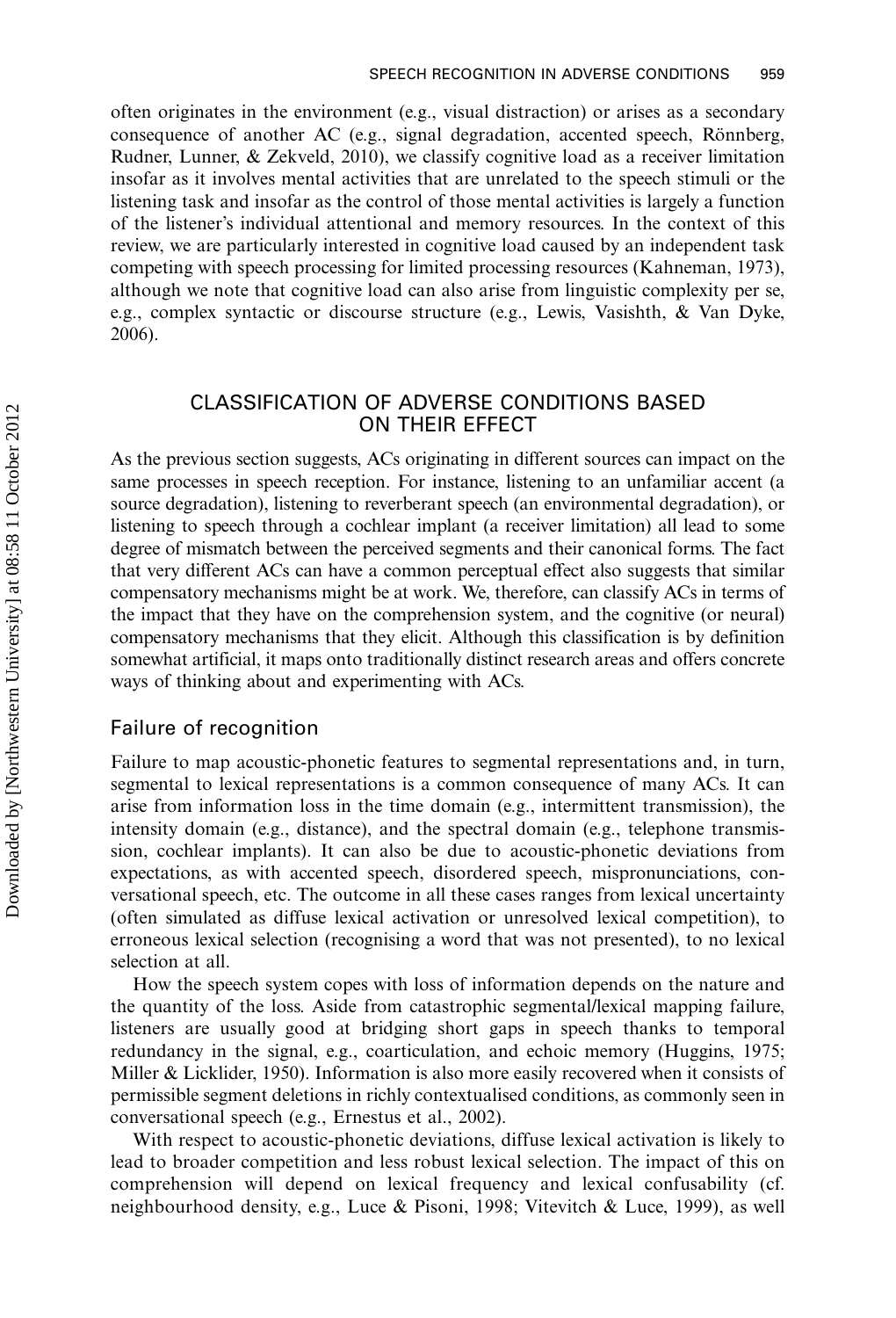as the degree of contextual support for the target words (e.g., Kalikow, Stevens, & Elliott, 1977). All other things being equal, comprehension of more predictable, redundant, and unambiguous linguistic material will be less affected by signal degradation (Miller & Isard, 1963; Miller, Heise, & Lichten, 1951). Contextually aided recognition does not necessarily imply that perceptual mechanisms fundamentally change under ACs, but rather that the opportunity for contextual influences is greater when the signal is degraded. For example, in a Bayesian view of speech recognition (e.g., Norris & McQueen, 2008), the influence of prior probability, e.g., lexical-semantic knowledge, is greatest when there are multiple plausible interpretations of the speech signal—e.g., due to noise or ambiguity in the signal. Hence, the behavioural effect of sentence context on recognition will be largest when the signal is degraded but of intermediate intelligibility, a finding that is well captured by mathematical models of context effects (Boothroyd & Nittrouer, 1988).

Thus, a loss of clarity, degraded speech, or missing perceptual input can lead to a change in the apparent balance of signal-driven and knowledge-driven processes (shown in behavioural data), without any necessary change in the processing mechanisms recruited (see Davis, Ford, Kherif, & Johnsrude, 2011). However, predictable and consistent deviations (e.g., accented or disordered speech) can cause more fundamental recalibration over time, cf. perceptual learning, which will be reviewed in a later section.

## Perceptual interference

Interference can occur when the speech signal is forced to compete with a nontarget signal. Interference can be low-level, for instance, when the competing signal simply masks parts of the target signal (cf. energetic masking, see earlier), but it can originate in upper levels as well, for example, when the content of the competing signal affects the interpretation of the target signal or when it draws the listener's attention away from it.

By and large, the speech system handles energetic masking similarly to a lack of information or acoustic-phonetic deviations (see *Failure of recognition*, above), except that the presence of a competing signal comes with the additional challenges of selective attention and signal/noise separation. Intelligibility in noise depends on the degree of spectral overlap between speech and noise (e.g., Brungart, Simpson, Darwin, Arbogast, & Kidd, 2005) and the duration and nature of the glimpses of speech (e.g., Cooke, 2006). While energetic masking generally leads to greater influence of higherorder knowledge (e.g., Mayo et al., 1997), Mattys et al. (2009) found that lexical access can in some cases be so compromised by sensory degradation that whatever salient acoustic cues can be glimpsed through the noise provide better heuristics than does lexical-semantic knowledge.

Like energetic masking, informational masking involves selective attention and is influenced by low-level grouping principles. Unlike energetic masking, however, informational masking depends on the segmental and lexical familiarity of the masker. Greater interference is observed with semantically noticeable distractors (cf. cocktail party effect, Cherry 1953), with babble noise made of intelligible talkers (e.g., Simpson & Cooke, 2005), and with native rather than non-native interfering speech (e.g., Van Engen & Bradlow, 2007; although see Mattys, Carroll, Li, & Chan, 2010, for a failure to find informational masking in a cross-linguistic segmentation task). Furthermore, and unlike energetic masking, informational masking is subject to listener control, at least to some degree. For instance, release from informational masking can be obtained through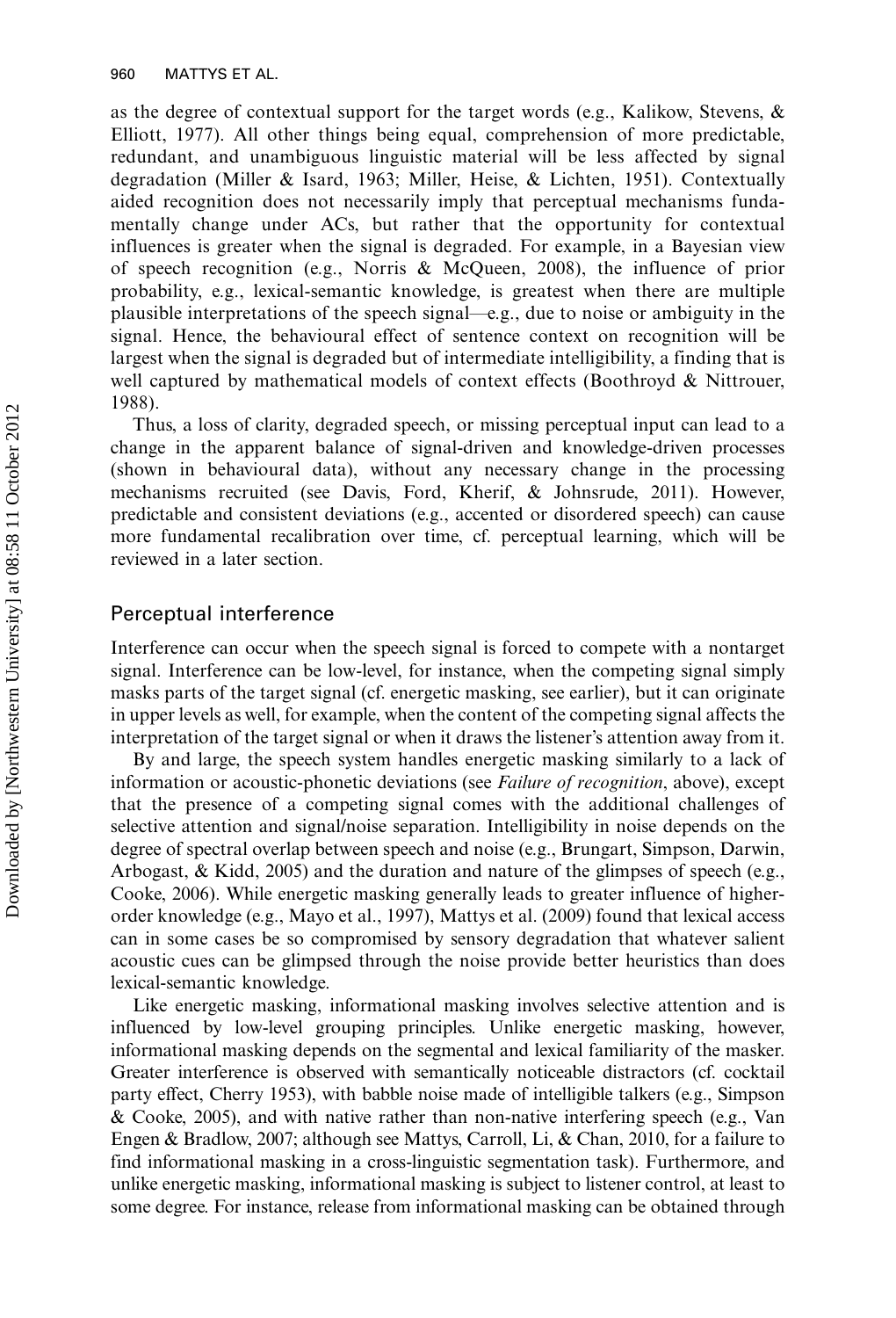training (Leek, 1987; Leek & Watson, 1984) or by factors that increase listeners' attention to the target (Freyman, Balakrishnan, & Helfer, 2004).

#### Reduced attentional capacity

Reduced attentional capacity often arises as a secondary consequence of other ACs. For instance, listeners' attention tends to be captured by the presence of a distractor (e.g., competing talker), especially when the distractor itself has semantic content—cf. informational masking (e.g., Cooke et al., 2008; Garcia Lecumberri & Cooke, 2006). In this case, the attentional effort can be described as the cost of trying to ignore the distractor and selectively attending to the target. In contrast, ACs incurred under multi-tasking conditions (e.g., speech recognition while driving or monitoring dials) reduce attentional resources directly via divided attention. Under the assumption that attentional resources are in limited supply (Kahneman, 1973), any task executed concurrently with a speech task should interfere with the attentional demands of the latter.

A key question is whether decreased attention affects some components of the speech-recognition system more than others. Fernandes, Kolinsky, and Ventura (2010) found that the extraction of novel words from a continuous speech stream was more greatly affected by a concurrent visual task when the word boundaries in the stream were cued by statistical regularities than when they were cued by coarticulatory regularities. The authors concluded that divided attention was particularly detrimental to domain-general processes, e.g., statistical computation, and less detrimental to lowlevel acoustic processing. Mattys and Wiget (2011), in contrast, claim that higher-level manifestations of divided attention (e.g., greater reliance on lexical knowledge) are only the cascaded effect of a reduction in perceptual acuity rather than a change of lexical activation per se—see Alais, Morrone, and Burr, 2006, for psychophysical evidence of elevated auditory discrimination thresholds under within-modality dualtasking conditions. Conversely, Mirman, McClelland, Holt, and Magnuson (2008) suggest that attentional modulation is best implemented within the lexicon, and hence, localises to domain-specific lexical computations. Thus, these results leave unclear whether effects of attention on speech perception are the result of domain-general or domain-specific processing deficits, and whether these effects arise at a perceptual or integrative stage.

It is important to note that the effect of reduced attention can be observed not only in the performance level on the speech task, but also in the degree of listening effort required in the speech task—which can be measured by assessing performance on another task (e.g., Gosselin & Gagné, 2010). Performance on a secondary task often declines when speech is more difficult to understand (e.g., Huckvale & Frasi, 2010, for speech in babble or car noise; Gaskell, Quinlan, Tamminen, & Cleland, 2008, for cross-spliced speech with mismatching phonetic cues; Rodd, Johnsrude, & Davis, 2010, for semantic ambiguity; Sarampalis, Kalluri, Edwards, & Hafter, 2009, for degraded speech). Thus, to the extent that challenges to speech perception and sentence comprehension impact performance of nonlinguistic secondary tasks, this suggests that domain-general processes contribute to effortful speech processing (see Rodd et al., 2010, for discussion).

#### Reduced memory capacity

Similar to attentional resources, memory demands can arise either indirectly, from other ACs, or directly, from a concurrent memory task. For instance, listening to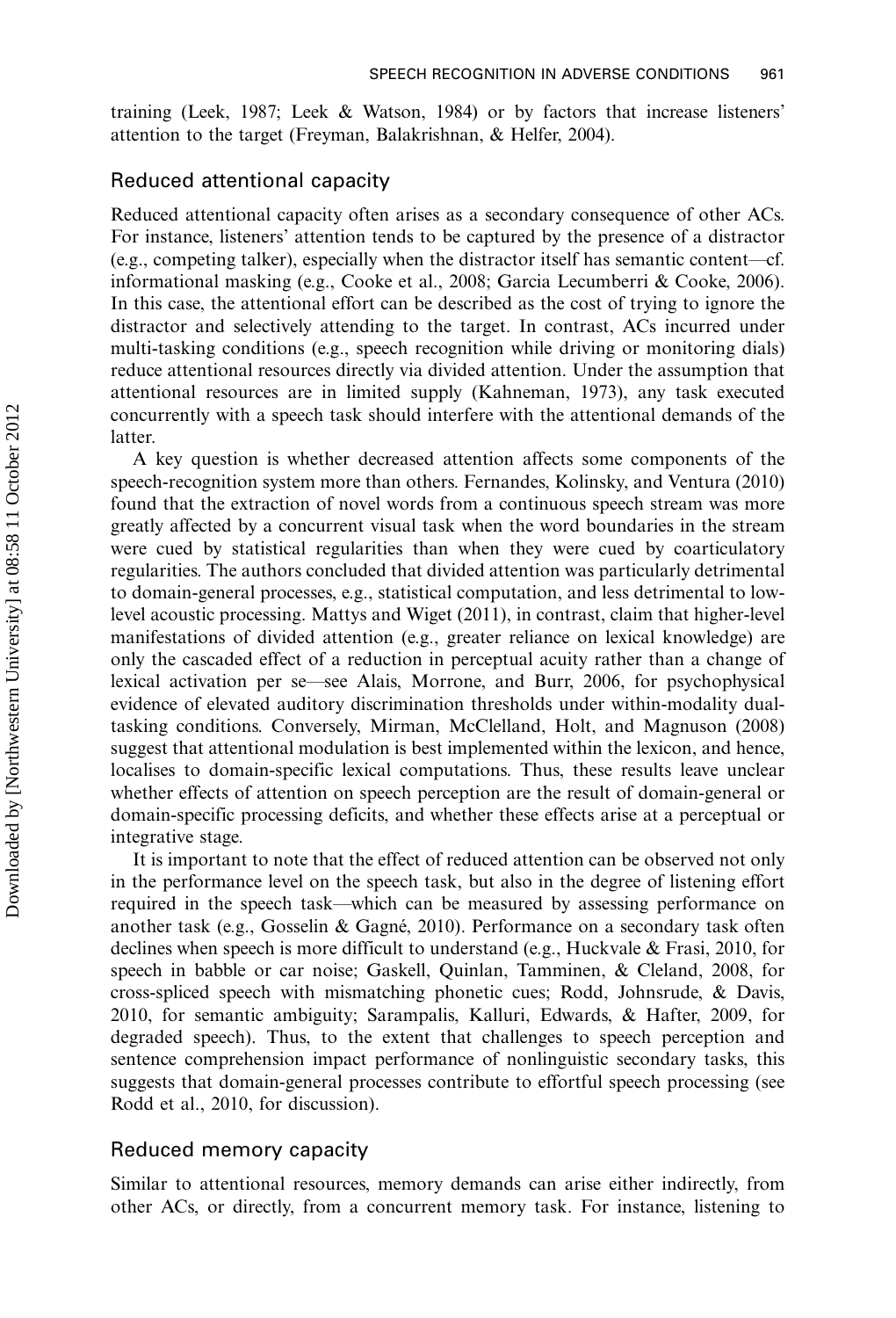various talkers, even sequentially, is shown to engage more working memory resources than listening to a single one (Nusbaum  $\&$  Morin, 1992), possibly because normalisation of linguistically relevant cues across talkers places demands on computations that would otherwise subserve working memory (Nusbaum & Magnuson, 1997). Recognition of degraded speech also places extra demands on working memory (e.g., Francis & Nusbaum, 2009), as does speech recognition in a background of noise or babble (e.g., Francis, 2010; Rabbitt, 1968), especially for older listeners (e.g., Pichora-Fuller, Schneider, & Daneman, 1995). Concurrent tasks explicitly tapping into working memory (e.g., word/digit list maintenance, detection of repeated items in rapid serial visual presentation) have a generally detrimental effect on speech perception (e.g., Francis, 2010) and word segmentation (e.g., Mattys et al., 2009; Toro, Sinnett, & Soto-Faraco, 2005).

Reduced memory capacity is particularly harmful to processes requiring computation over long stretches of speech, i.e., syntactic parsing and semantic integration (e.g., Caplan & Waters, 1999; Just & Carpenter, 1992). However, the fact that the representation of speech maintained in working memory is likely to be phonological (e.g., Baddeley, 1986) means that reduced memory capacity can conceivably affect sublexical processes as well. Mattys et al. (2009) indeed found that reliance on allophonic detail for word boundaries was attenuated in favour of lexical evidence when listeners performed a segmentation task while holding words or nonwords in short-term memory (see also Jacquemot, Dupoux, Decouche, & Bachoud-Lévi, 2006). Thus, reduced memory resources lead to a change in weights between sublexical and lexical processes.

What type of memory representations are most strongly affected by ACs? In research on short-term memory for spoken material, a distinction if often made between auditory echoic memory (Neisser, 1967), which is responsible for better recall of the last item in an auditory list (Crowder & Morton, 1969), and phonological or articulatory mechanisms that preserve information for a longer period through active rehearsal (e.g., Baddeley and Hitch's phonological loop, 1974). These two forms of auditory/verbal short-term memory have been proposed to be neuroanatomically distinct (dorsal vs. ventral pathways in the lateral temporal lobe, e.g., Buchsbaum, Olsen, Koch, & Berman, 2005; Davis & Johnsrude, 2007; Kalm, Davis, & Norris, 2012). Given evidence that both anterior and posterior temporal regions are additionally engaged during degraded speech comprehension (Davis & Johnsrude, 2003; Davis et al., 2011; Obleser et al., 2007), it is plausible that both of these forms of memory are recruited during ACs. However, studies that separate ACs on the basis of their impact on articulatory vs. echoic memory are thus far lacking (however, see Frankish, 2008, for one example of how such studies might be performed).

### Perceptual learning

In the previous sections, we discussed the immediate impact of ACs on recognition and on domain-general processes—perceptual selection, attention, and memory—that are engaged during effortful listening situations. We can contrast these processes with later, postrecognition processes which, rather than attempting to achieve optimal comprehension of the ongoing signal, serve to adjust the perceptual system in order to achieve better comprehension of subsequent utterances.

These are instances of perceptual learning, defined by Goldstone (1998, p. 586) as ''relatively long-lasting changes to an organism's perceptual system that improve its ability to respond to its environment and are caused by this environment''. Perceptual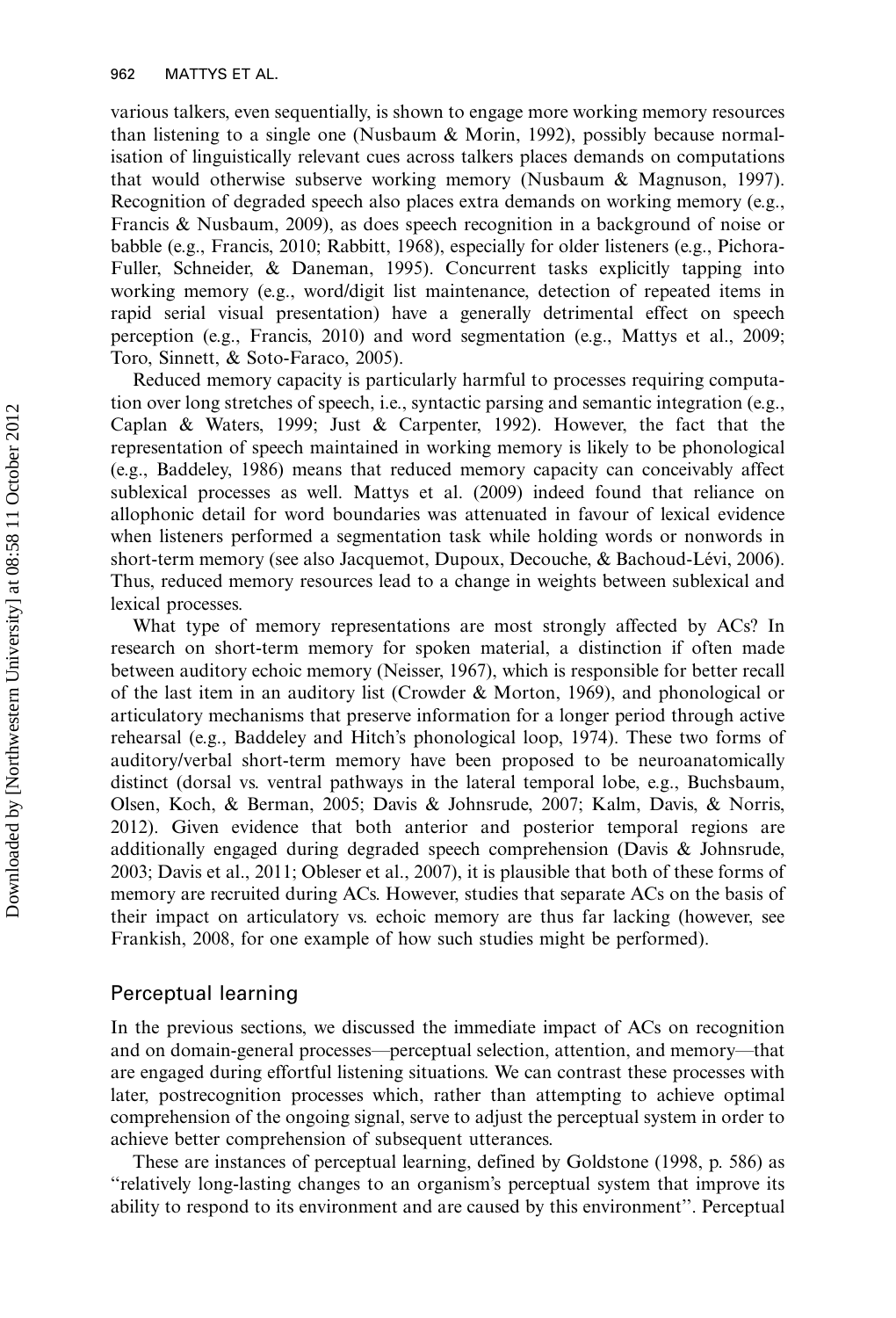learning can be construed as a knowledge-driven process, similar to that described during failure of recognition. However, there are two salient differences between perceptual learning and online processes recruited in difficult listening situations: (1) Perceptual learning only concerns the effect of higher-level knowledge on the recognition of subsequent, rather than current input. Hence, typical paradigms for investigating perceptual learning involve assessing the impact of prior exposure to ambiguous or degraded speech on subsequent perception (cf. Norris, McQueen, & Cutler, 2003; Pallier, Sebastian-Galles, Dupoux, Christophe, & Mehler, 1998); (2) Perceptual learning seems to occur more often after successful than unsuccessful recognition—as shown by various demonstrations that perceptual learning is enhanced in the presence of higher-level lexical information, or external feedback concerning speech content (Davis, Johnsrude, Hervais-Adelman, Taylor, & McGettigan, 2005; Norris, et al., 2003).

To some extent, then, it is likely that perceptual learning operates in most of the ACs reviewed in this article. Indeed, dramatic changes in performance can occur over a very small number of practice trials at the start of a typical experiment. We refer to Samuel and Kraljic (2009) for a review of perceptual learning in speech. In the present context, we note that there are surprisingly few ACs in which perceptual learning is entirely absent. Exceptions would include cases in which either the communicative channel or the target utterance changes trial-by-trial so as to prevent effective retuning. For instance, perceptual learning will be less effective for ACs in which speech is degraded by an unstructured or unpredictable masker which cannot easily be learned from one trial to the next (Peelle & Wingfield, 2005) or if key characteristics of the distortion change during testing (e.g., Hervais-Adelman, Davis, Taylor, Johnsrude, & Carlyon, 2011). Perceptual learning will also be diminished if it is unclear which perceptual hypotheses are to be reinforced, e.g., if entirely unintelligible speech is presented or external feedback on speech content is absent (Davis et al., 2005; Hervais-Adelman, Davis, Johnsrude, & Carlyon, 2008).

## WHAT CAN ADVERSE CONDITIONS TELL US ABOUT THE HUMAN SPEECH RECOGNISER?

To the extent that most of the ACs reviewed above constitute a listener's daily auditory experience, our claim is that *speech recognition under ACs* is, by and large, synonymous with *speech recognition* per se. Even when ACs do not lead to obvious surface manifestations such as reduced intelligibility, they often elicit a re-weighing of basic processes and the development of compensatory strategies. Modulations under ACs can give an insight into the relative weights of those strategies in optimal conditions (e.g., Fernandes et al., 2010; Fernandes, Ventura, & Kolinsky, 2007; Mattys, 2004; Mattys, White, & Melhorn, 2005; Newman, Sawusch, & Wunnenberg, 2011; Van Engen & Bradlow, 2007). ACs can also provide a more sensitive testing ground for some of the key issues in speech science and psycholinguistics (some of these are discussed in Dahan and Magnuson, 2006, and McQueen, 2007), as summarised below.

#### Content and format of lexical representations

Human listeners are good at recognising speech despite large variations in how sounds and words are realised (Luce  $\&$  McLennan, 2005). This has led researchers to ask how much (if any) of those variations is encoded in our long-term memory and activated during lexical access, as opposed to being discarded early on in the signal-to-representations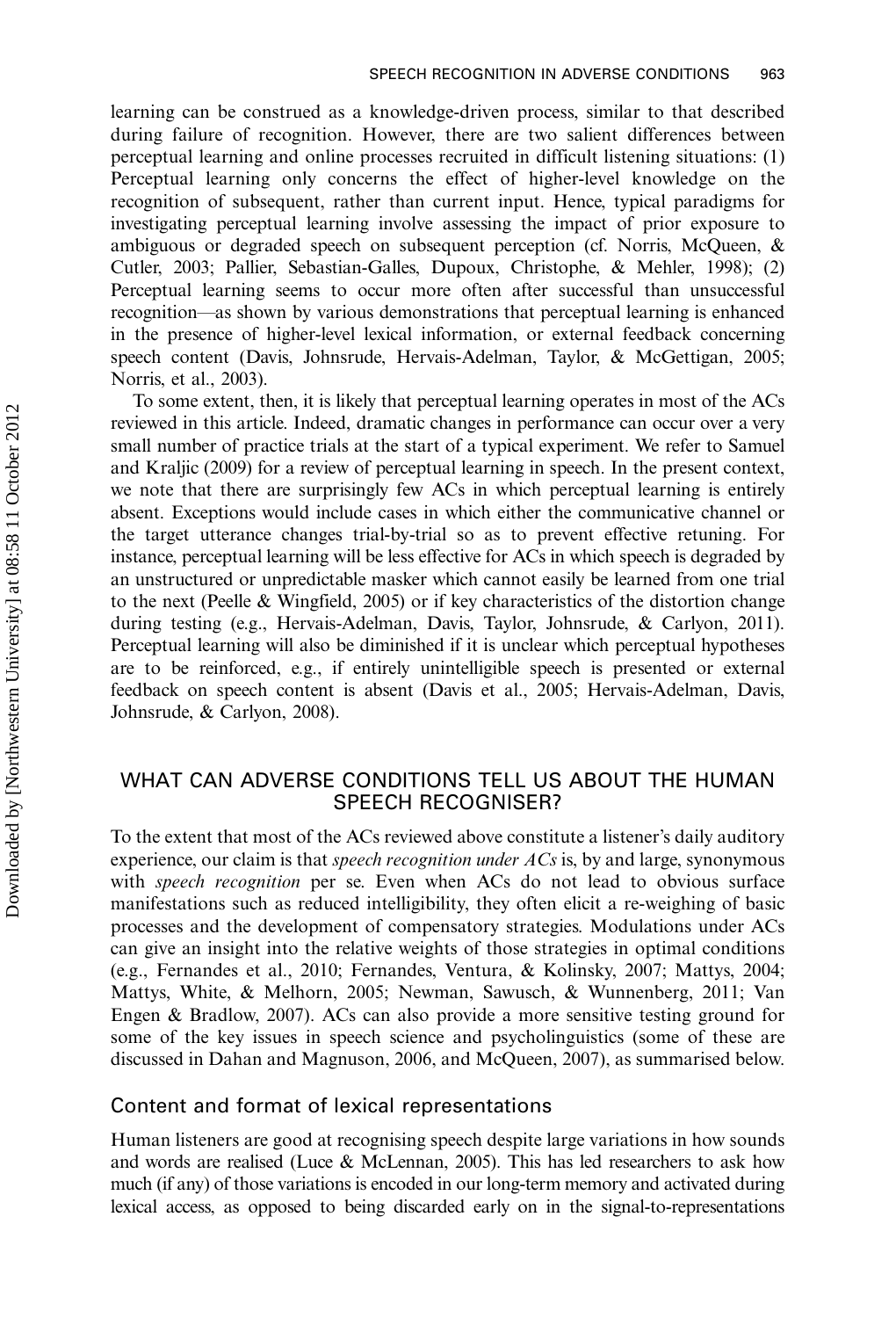mapping process (e.g., Goldinger, 1998; McQueen, Cutler, & Norris, 2006; Pisoni, 1997). AC-related theorising on this topic has focused almost exclusively on source variability (e.g., talker, style, and accent variation; disordered speech) and receiver limitations (e.g., non-native knowledge). Collectively, this research suggests that: (1) A certain amount of episodic information is stored in long-term memory and is retrieved during subsequent speech processing (e.g., Bradlow & Bent, 2008; Clopper & Pisoni, 2004; Maye et al., 2008; Nygaard, Sommers, & Pisoni, 1994), (2) The exact nature of this episodic information and the part of the memory system in which it resides are disputed (e.g., Pisoni & Levi, 2007; Sumner & Samuel, 2009), (3) Episodic traces, wherever they are stored, are likely to coexist with abstract representations (e.g., Eisner & McQueen, 2005; Jesse, McQueen, & Page, 2007), and (4) The merging of episodic and abstract information could be a matter of processing time-course, with abstract representations accessed first and episodic details later (Luce, McLennan, & Charles-Luce, 2003; Mattys & Liss, 2008; McLennan & Luce, 2005).

In contrast, the contribution of environmental/transmission degradation (e.g., additive noise) to the episodic/abstract debate has been largely ignored. Particularly critical in that category is the distinction between degradation with energetic masking (presence of a competing signal) and degradation without energetic masking (no competing signal). It is conceivable, for instance, that the inclusion of episodic information in long-term memory is limited to cases in which the source of degradation can *not* be separated from the target, that is, when there is no physical interfering masker (e.g., band-pass filtered speech, poor room acoustics). In contrast, degradation due to a segregable masker (e.g., background noise or competing talker) would not leave any episodic traces in memory, as the ''noise'' could first be stripped away by a process of signal separation.

## Time-course of lexical access

Research carried out with idealised speech stimuli has led us to believe that the timecourse of lexical access strictly shadows the unfolding of the speech signal and, consequently, that word recognition often occurs before the entire word has been heard. While there is little doubt that clearly enunciated words can lead to early and precise lexical activation (e.g., Allopena, Magnuson, & Tanenhaus, 1998; Van Petten, Coulson, Rubin, Plante, & Parks, 1999) and pre-offset recognition (e.g., Grosjean, 1980; Marslen-Wilson, 1984), early identification in ACs is a lot less tractable. For example, Radeau, Morais, Mousty, and Bertelson (2000) found that pre-offset recognition is not observed when isolated words are played at an average conversational speech rate rather than at the conventionally slower citation rate. Likewise, Bard and colleagues (Bard, Shillcock, & Altmann, 1988; Bard, Sotillo, Kelly, & Aylett, 2001) showed that, contrary to the sequential activation claim, people listening to conversational speech often need to hear substantial portions of the speech following the offset of a word in order to cope with its hypo-articulated characteristics. Pre-offset identification is also less apparent for spoken words heard in noise (Orfanidou, Davis, Ford, & Marslen-Wilson, 2011).

ACs also show that the time-course of lexical identification may not have a single end-point. For example, as mentioned earlier, abstract lexical representations and the episodic details associated with them, e.g., voices, noise, distortions, seem to be accessed at different points in time (Luce et al., 2003; McLennan & Luce, 2005). At the same time, eye-tracking research indicates that when such episodic details are explicitly helpful for a task—for instance, when knowledge of dialectal variants can facilitate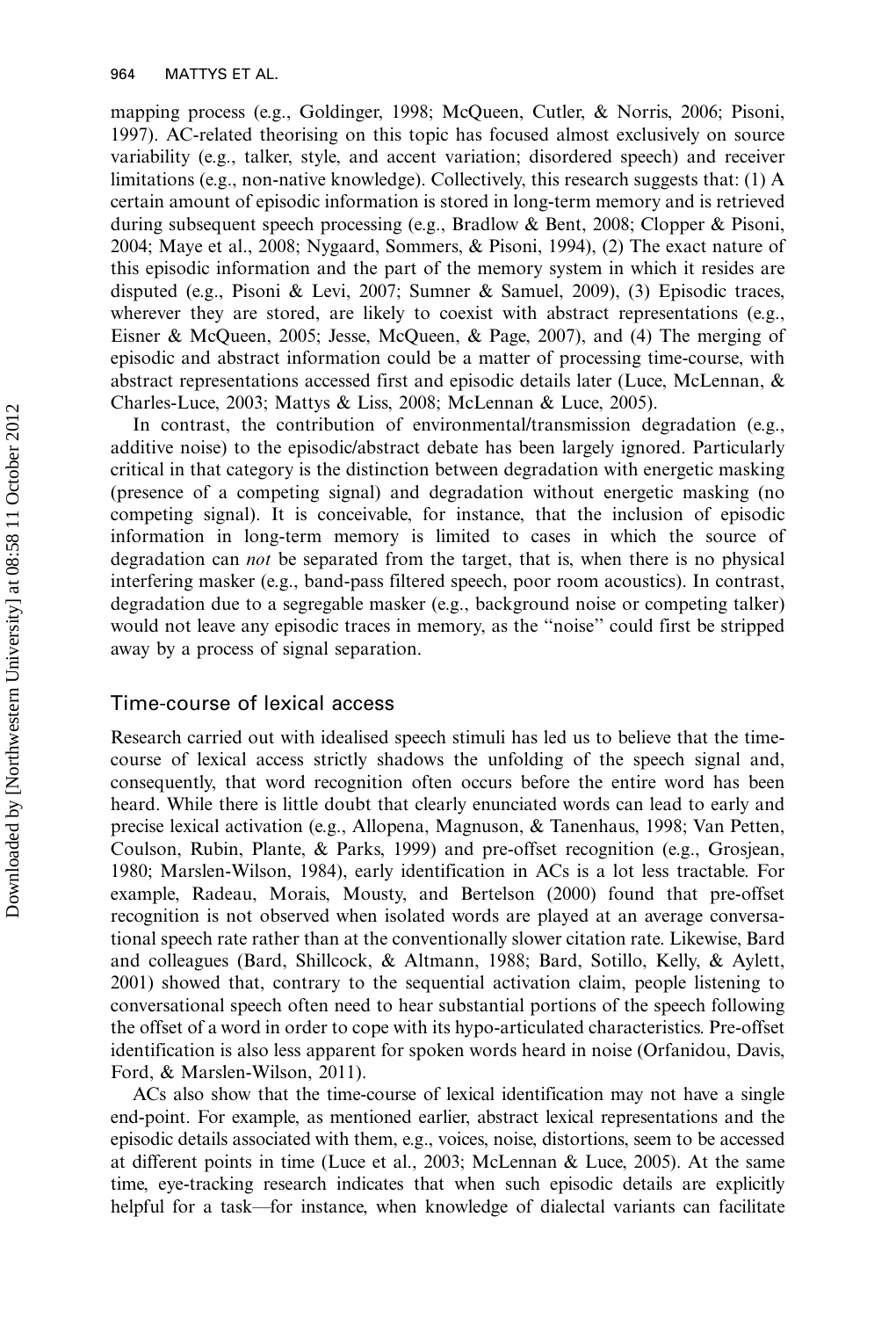lexical disambiguation—these are taken into account surprisingly early (Dahan, Drucker, & Scarborough, 2008). ACs due to a cognitive load, too, impact on the time-course of speech recognition: Using a Ganong-type phoneme-categorisation task (Ganong, 1980), Mattys and Wiget (2011) found that divided attention delayed reliance on fine phonetic detail but not lexical access. In sum, ACs reveal not only that different sources of information enter the recognition process at different times but also that the relative timing of these sources of information can be notably altered by ambient listening conditions.

#### Word segmentation

The segmentation of connected speech into words is thought to result from both sublexical cues (e.g., acoustic-phonetic, segmental, prosodic) and knowledge-driven inferences (lexical, sentential). However, the relative weights assigned by listeners to those sources of information are highly dependent on the listening conditions. Prosodic cues such as stress and F0 movements are resilient to high levels of noise or articulatory imprecision (e.g., Liss, Spitzer, Caviness, Adler, & Edwards, 1998; Mattys, 2004; Mattys et al., 2005; Smith, Cutler, Butterfield, & Nimmo-Smith, 1989; Welby, 2007), whereas coarticulatory cues and transitional probabilities show greater vulnerability (e.g., Fernandes et al., 2007; Mattys et al., 2005). Among the latter cues, sensitivity to transitional probability survives noise better than do acousticphonetic cues (Fernandes et al., 2007), even though acoustic-phonetic cues are highly effective in intact speech (Newman et al., 2011).

The role of lexical-semantic information in segmenting speech under ACs is more difficult to assess. While it is generally accepted that listeners benefit from constraining lexical and semantic context when the signal is acoustically degraded (Miller et al., 1951; Obleser & Kotz, 2011), use of contextual information depends heavily on the informativeness of the lexical and contextual information as well as the strength of the alternative cues. For instance, Mattys et al. (2009, Mattys et al. (2010)) found that acoustic cues can outweigh the contribution of lexical information to word segmentation when these acoustic cues (e.g., glottalisation, aspiration) can be glimpsed through background noise. In contrast, lexical information outweighs acoustic cues under cognitive load (e.g., divided attention, short-term-memory load), which Mattys and Wiget (2011) claim is likely to be a cascaded effect of impoverished sensory encoding under cognitive load. In sum, the study of speech segmentation under ACs has broadened our understanding of the functional architecture of the speech system, especially with regard to the flexibility of cue ranking in everyday speech segmentation.

## Feed-forward vs. feed-back effects during segment and word recognition

The question of whether speech recognition is an exclusively feed-forward process (perception leading to recognition) or a mixture of feed-forward and feed-back flows (perception can be modified by recognition or by surrounding context) is deeply rooted in research on listening in ACs. Phoneme restoration, for instance, relied on perceptual illusions elicited by energetic masking (superimposed cough, tone, buzz, white noise, Samuel, 1981; Warren & Obusek, 1971) to suggest that lexical knowledge affects phoneme perception. A similar assertion was made by Connine and Clifton (1987), who showed that lexical knowledge could influence the identification of ambiguous phonemes (cf. Ganong, 1980). Segment-report data also provide evidence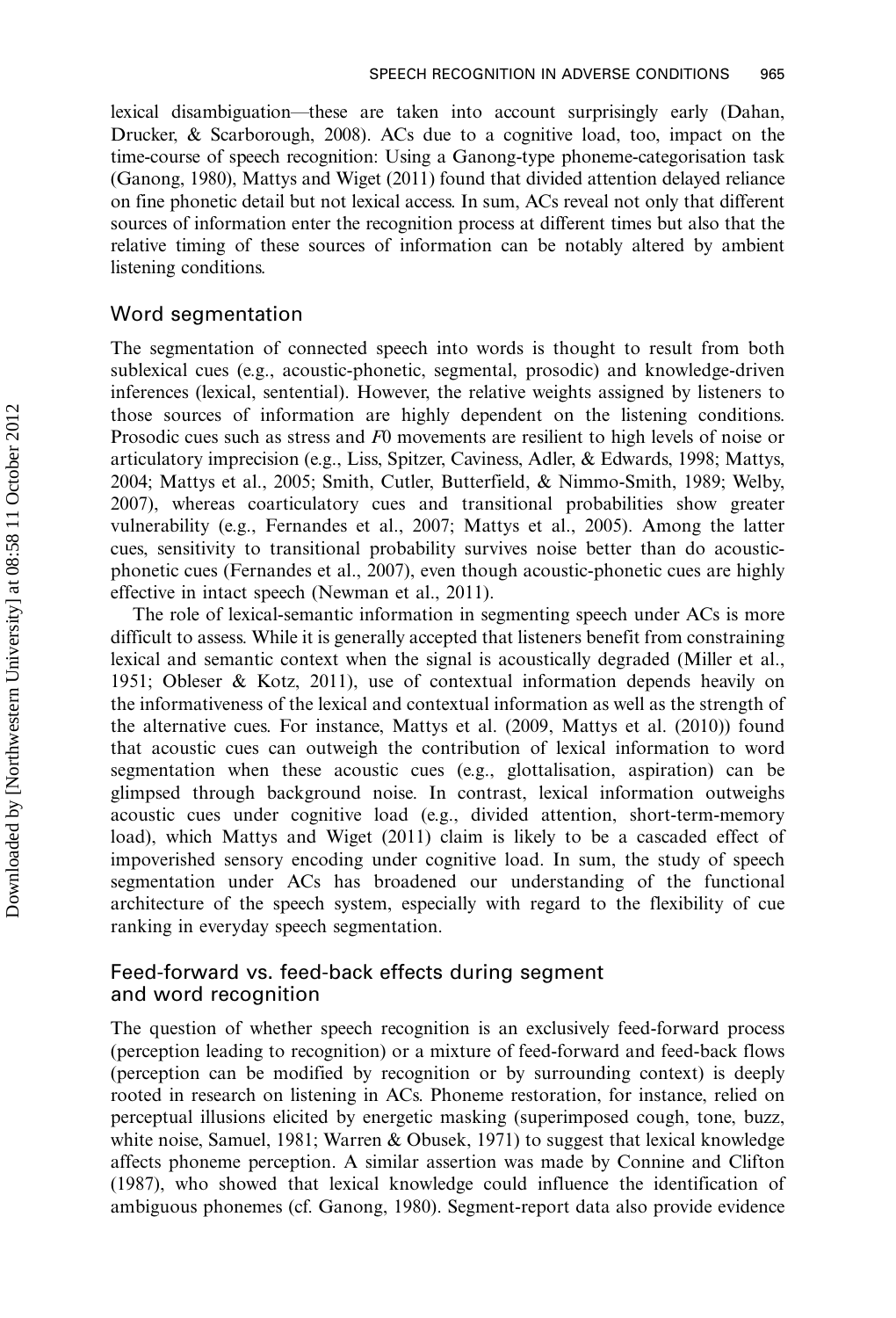for enhanced segment identification in noise when degraded speech contains familiar words (Boothroyd & Nittrouer, 1988).

The reason why ACs are at the core of the feed-forward/feed-back debate is that any higher-level effect on perception is more likely to occur-and be measurable-if the input is too impoverished to support lexical access on its own. However, even striking demonstrations that perceptual experience of degraded speech is modified by prior knowledge need not imply top-down influences rather than late integration of low- and higher-level information. The extent to which higher-order knowledge modulates perception per se or simply biases its output is still a matter for debate (McClelland, Mirman, & Holt, 2006; McQueen, Norris, & Cutler, 2006). One innovative method for distinguishing these two explanations comes from Frankish (2008), who showed that, while the subjective clarity of degraded speech is enhanced by the presentation of matching text, this effect does not lead to the recency effects that are specific to spoken input. Thus, written context provides the perceptual experience of clear speech without restoring perceptual processes per se (such as echoic memory). Functional imaging data using similar paradigms are valuable, and results with both fMRI (Wild, Davis, & Johnsrude, 2012) and EEG (Hannemann, Obleser, & Eulitz, 2007) have been suggested to show top-down effects when prior knowledge is used to support perception of degraded speech.

However, while there is disagreement concerning the role of feedback in explaining the immediate perception of ambiguous or degraded speech segments, there is considerable evidence that top-down mechanisms play a critical role in supporting perceptual learning when speech is degraded by vocoding (Dahan & Mead, 2010; Davis et al., 2005; Hervais-Adelman et al., 2008) or inclusion of ambiguous speech segments (Eisner & McQueen, 2005; Kraljic & Samuel, 2007; Norris et al., 2003). In all these cases, research has demonstrated rapid and long-lasting perceptual learning that is enhanced by external feedback, combined with constraining lexical information. Such results can only be explained by invoking top-down feedback that allows higher-level information to support changes to lower-level perceptual processing. While this result does not imply that top-down feedback is also used in support of on-line perceptual processing (Norris et al., 2003), an argument in favour of on-line top-down feedback has, however, been made on the grounds of parsimony (Davis & Johnsrude, 2007).

Regardless, few of the available results show that feedback operates during the recognition of carefully read and unambiguous speech. This does not mean that feedback, if indeed present in the speech system, is switched on or off depending on listening quality, but rather that the relative time-course of feed-forward and feedback processes might only allows feed-back to be noticeable when recognition is delayed by ACs and feed-forward processes are consequently slowed down or unsuccessful.

## Feed-forward vs. feed-back effects during lexical-contextual integration

Just as there has been controversy concerning the degree to which segment perception is modified by constraining lexical information, there has been similar controversy regarding the influence of sentential semantic and syntactic context on word recognition (e.g., Marslen-Wilson & Tyler, 1980). In fact, Boothroyd and Nittrouer (1988) have shown that a single mathematical framework can provide an elegant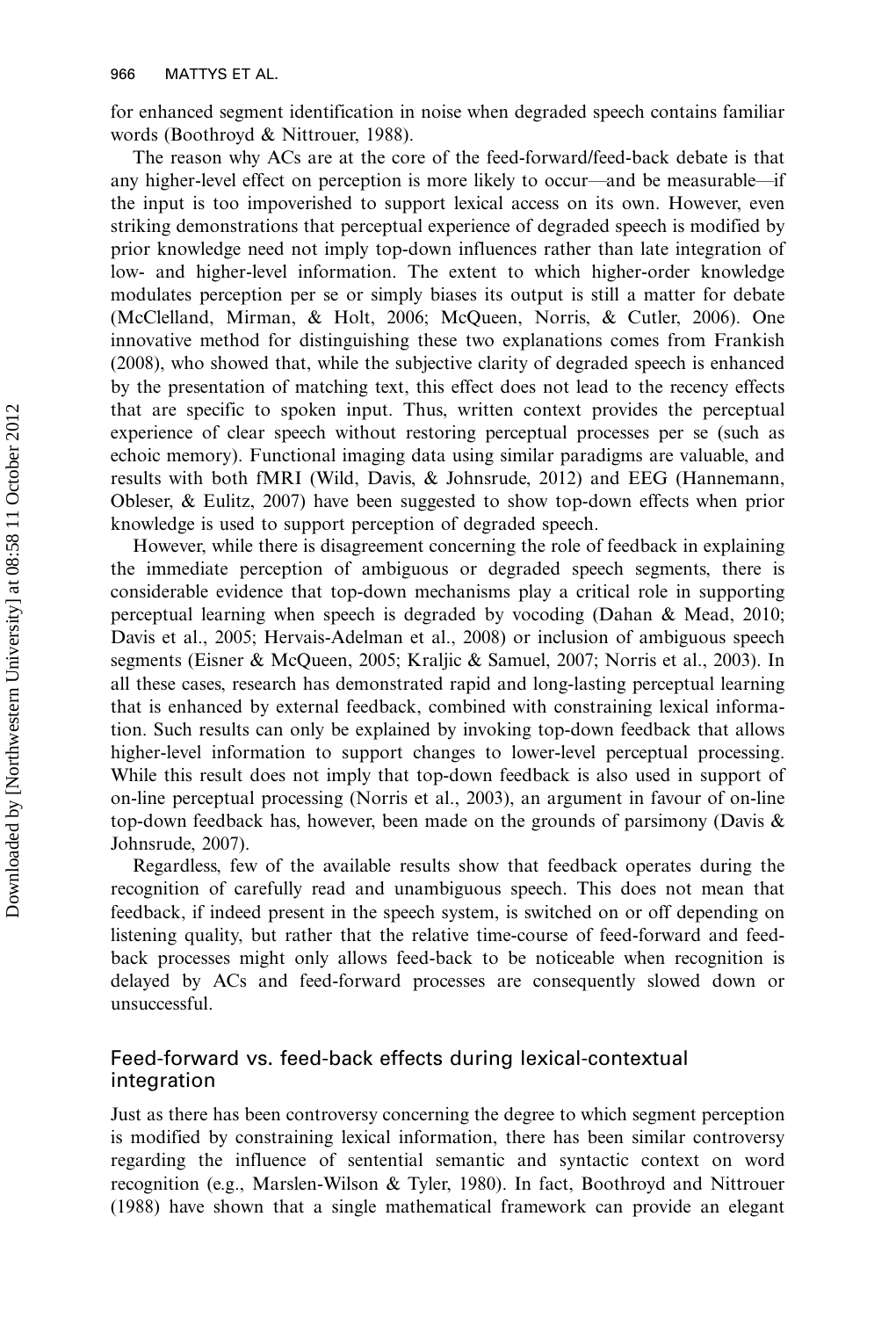method of quantifying effects of both lexical context on segment identification and sentence context on lexical identification.

Yet, while there is ample empirical evidence for contextual benefits on lexical identification in ACs (e.g., Kalikow et al., 1977; Miller et al., 1951; Miller & Isard, 1963), the critical issue remains whether sentential information constrains lexical access on-line or modifies the processing demands associated with later sentence-level integration. Proponents of off-line lexical-contextual integration claim that lexical activation is context-free and solely sensory-driven, and that contextual information can only have a biasing effect on the recognition output (Swinney, 1979; Tanenhaus, Leiman, & Seidenberg, 1979; Zwitserlood, 1989). In contrast, proponents of on-line lexical-contextual integration claim that a sentential context constrains lexical activation at an early stage by inhibiting the activation of lexical candidates that are semantically incompatible with the foregoing context (e.g., Friederici, Steinhauer, & Frisch, 1999; Mattys, Pleydell-Pearce, Melhorn, & Whitecross, 2005; Van Petten et al., 1999).

While the consensus seems to favour the early integration view (Borsky, Tuller,  $\&$ Shapiro, 1998; Haggort & van Berkum, 2007), ACs place interesting constraints on this mechanism, especially ACs leading to acoustic degradation. Indeed, on the one hand, target degradation is bound to increase the relative contribution of sentential context as a way of compensating for the incomplete sensory input and the resulting diffuse lexical activation. On the other hand, if we assume that ACs affect both the target and the context, the constraining effect of the (degraded) context might itself be attenuated-or, at best, delayed. Electrophysiological and neuroimaging research does indeed show that the balance between sensory-driven and context-driven processes depends on both the level of signal degradation and the strength of the sentential context, with greater effort involved in recognising degraded words when the sentential context is only moderately useful and, independently, greater lexically driven facilitation when the signal is severely degraded (Obleser & Kotz, 2010, 2011; Obleser, Wise, Dresner, & Scott, 2007). However, information on the relative timing of higherlevel and lower-level processes is required to distinguish between top-down feedback and late integration accounts. Time-resolved fMRI data have not yet provided unambiguous evidence for top-down processes (Davis et al., 2011) and further evidence from methods such as MEG combining moderate spatial and millisecond temporal resolution is required.

#### Interface between speech and cognition

A great deal of research on spoken-word recognition has been carried out without much consideration for its potential interplay with nonlinguistic, cognitive resources. ACs are an ideal ground for examining speech and cognitive processes in combination. For example, "Auditory cognitive science" (Holt & Lotto, 2008) and "Cognitive hearing science'' (Arlinger, Lunner, Lyxell, & Pichora-Fuller, 2010) are emerging crossdisciplinary fields focusing on the effects of ACs (arising from hearing impairment, aging, and non-native knowledge) on short-term memory recruitment, attention, and cross-modal integration during speech perception. Specifically, within cognitive hearing sciences, the Ease of Language Understanding model (Rönnberg, Rudner, Foo,  $\&$ Lunner, 2008, see also Rönnberg et al., 2010) suggests that, in cases of segmental-lexical mismatches due to a degraded input, working memory is a key predictor of intelligibility, owing to its role in retrospectively and prospectively reconstructing missing information. Thus, in that conceptualisation, it is possible to envisage individual differences in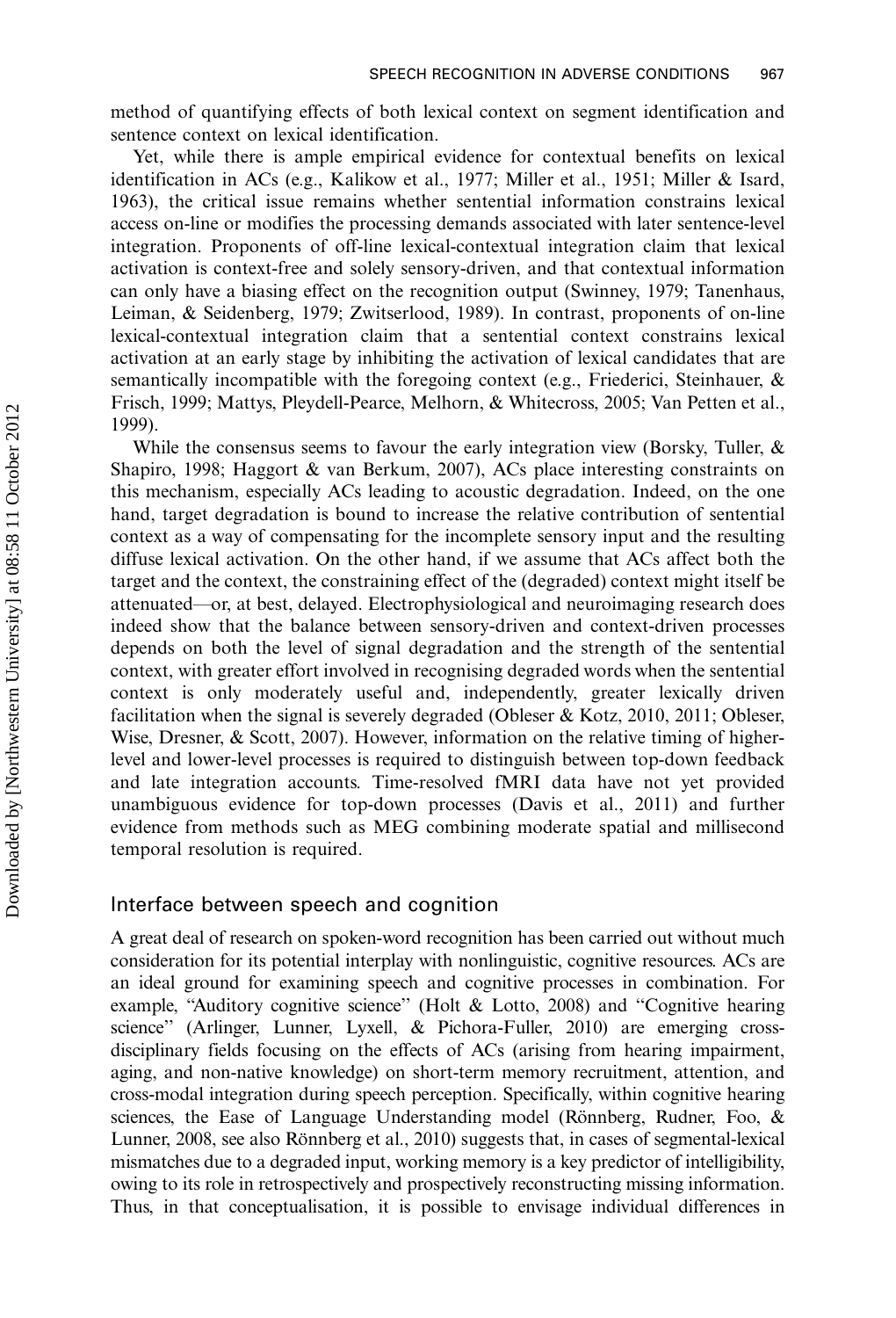perception of degraded speech as a manifestation of individual differences in memory functions. Likewise, research on compensation (or failure to compensate) for low-level hearing deficits has often limited its scope to the contribution of other sources of linguistic information, such as lexical or syntactic knowledge. However, explicit links to nonlinguistic functions and cognitive faculties (e.g., executive functions, attention, speed of processing, IQ) have proved helpful in refining models of speech perception in hearing-impaired individuals (e.g., Akeroyd, 2008), older adults (e.g., Pichora-Fuller & Singh, 2006; Schneider, Daneman, & Murphy, 2005), and even in spoken language technology (e.g., Moore, 2010). Relatedly, ACs can provide an insight into the degree to which various processes involved in speech recognition are subject to active attentional control or, instead, automatic. For instance, speech tasks requiring active inhibition (e.g., ignoring voice characteristics) or selection (e.g., choosing "bat" rather than "pat" when hearing "?at") are shown to be particularly sensitive to divided attention and working memory load (e.g., Nusbaum & Schwab, 1986). In contrast, processes involving memory retrieval based on passive familiarity, e.g., recognition of familiar words, are less resource-demanding (e.g., Jacoby, 1991). This distinction is consistent with recent data by Mattys and Wiget (2011), who found that processing fine phonetic detail towards phoneme identification (e.g., deciding if "?ift" starts with a  $/g/$  or a  $/k/$ ) was more sensitive to cognitive load than relying on lexical knowledge (e.g., favouring a /g/ answer because "gift" is a word whereas "kift" is not).

#### Neural responses to speech in ACs

Functional neuroimaging and electrophysiological methods have been widely used to explore the cognitive and neural processes that support the perception of speech under ACs. Readers interested in the basic anatomical foundations of intelligible speech perception are referred to review articles by Scott and colleagues (Rauschecker & Scott, 2009; Scott & Johnsrude, 2003), Hickok and Poeppel (2007), and Davis and colleagues (Davis & Gaskell, 2009; Davis & Johnsrude, 2007).

Two practical challenges arise in assessing neural responses associated with processing speech in ACs. The first challenge is the level of scanner noise during data acquisition in a typical fMRI experiment; this in itself provides an extremely disruptive AC (Peelle et al., 2010). To address this problem, a majority of speechperception fMRI studies use a form of sparse imaging in which speech is played in silent intervals between MRI scans that measure the neural response to the preceding stimulus (see, e.g., Edmister, Talavage, Ledden, & Weisskoff, 1999; Hall et al., 1999). The second challenge is to ensure that the contrast of clear speech and speech in AC is not confounded by differences in intelligibility. For this reason, studies often use correlational designs, compare two or more forms of distorted speech that are equated for intelligibility, or look for interactions between speech content (such as predictability or semantic coherence) and signal degradation.

An fMRI study reported by Davis and Johnsrude (2003) combined a correlational design with three forms of distortion that were matched for intelligibility (vocoded, interrupted, and energetically masked sentences). The study revealed an increased response to all three forms of distorted speech in a large region of left inferior frontal and premotor cortex. One controversial proposal is thus that the recruitment of premotor regions typically associated with speech production reflects a form of analysis-by-synthesis specific to degraded speech conditions (Davis & Johnsrude, 2007; Poeppel, Idsardi, & van Wassenhove, 2008). In addition, the bilateral posterior superior and middle temporal gyri (STG/MTG) showed an overall increase in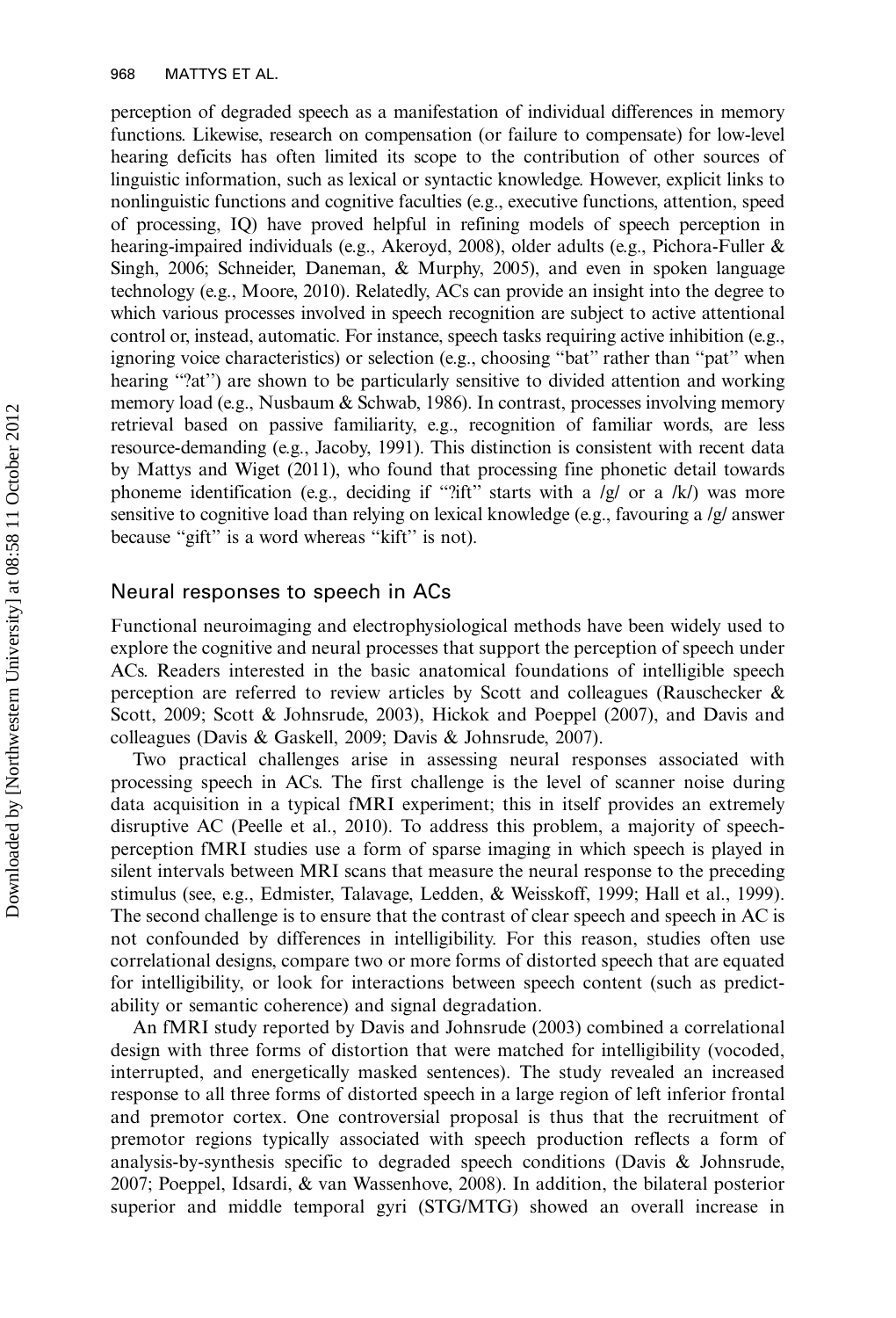response to degraded speech but further differentiated the three types of distortion through an increased response to speech interrupted with noise. Subsequent work has suggested that these responses in bilateral regions may contribute to the perceived continuity of interrupted speech (Heinrich, Carlyon, Davis, & Johnsrude, 2008; Shahin, Miller & Bishop, 2009). Finally, a region of the left inferior frontal gyrus (IFG) and insula responded specifically to vocoded speech, a finding that is perhaps related to the auditory learning responses observed by Giraud et al. (2004) and Eisner, McGettigan, Faulkner, Rosen, and Scott (2010) for vocoded speech.

Several studies have more systematically explored how lower-level acoustic and higher-level linguistic processes combine in compensating for distorted speech. A PET study by Scott, Rosen, Wickham, and Wise (2004) contrasted neural responses to speech in speech-spectrum noise (energetic masking) with speech against a competing talker (informational masking), while varying signal-to-noise ratios to equate intelligibility. Neural responses in the supplementary motor area (SMA) and ventral IFG were correlated with the level of an energetic masker, whereas level-independent effects of the energetic masker were seen in the frontal pole, left dorsolateral prefrontal cortex and right posterior parietal cortex. Thus, there is widespread recruitment of frontal-parietal regions when listening to speech in noise, including responses in regions that contribute to articulation (SMA) and higher-order semantic processes (ventral IFG). In contrast, informational masking revealed only level-independent effects in bilateral STG, consistent with informational masking being associated with competition for linguistic processes that are engaged by both target and masking speech (Iyer, Brungart, & Simpson, 2010). A further study of informational masking showed differential responses in the left and right STG to sentences masked with speech compared to sentences masked with spectrally rotated speech (which is of similar acoustical complexity but entirely unintelligible). Whereas neural responses in the left STG were enhanced specifically for masking speech (Scott, Rosen, Beaman, Davis, & Wise, 2009), responses in the right STG were increased when either speech or spectrally rotated speech was used as a masker. This finding was interpreted by Scott et al. as indicating that both acoustic and linguistic factors contribute to informational masking and with differential contributions from the two hemispheres. Whereas masking with complex acoustic signals increases activation in the right STG, only masking with intelligible speech leads to an increased response in the left STG. This finding is attributed to the left lateralisation of neural responses to intelligible speech, both when it is the target signal and when it is the masker.

A further set of studies, exemplified by work from Obleser and colleagues, focussed on whether and how systems involved in higher-level semantic and syntactic processing contribute to the perception of speech in degraded conditions. An initial study by Obleser et al. (2007) explored neural correlates of the effect of sentence context on the intelligibility of vocoded speech. They found that predictable sentences were more accurately reported and evoked greater activity in the left medial prefrontal cortex, ventral prefrontal cortex, inferior parietal lobe, and posterior cingulate. Further work also showed effects of close probability (Obleser & Kotz, 2010) and syntactic complexity (Obleser, Meyer, & Friederici, 2011) in response to degraded speech in inferior frontal and posterior temporal regions. While these findings are proposed to show top-down processes, with fronto-parietal regions guiding lower-level perceptual processes in the temporal lobe (Obleser et al., 2007), this remains controversial. Evidence of the relative timing of higher- and lower-level regions—or connectivity analyses showing top-down causal influences—is required to demonstrate the direction of information flow. Such analyses are challenging for conventional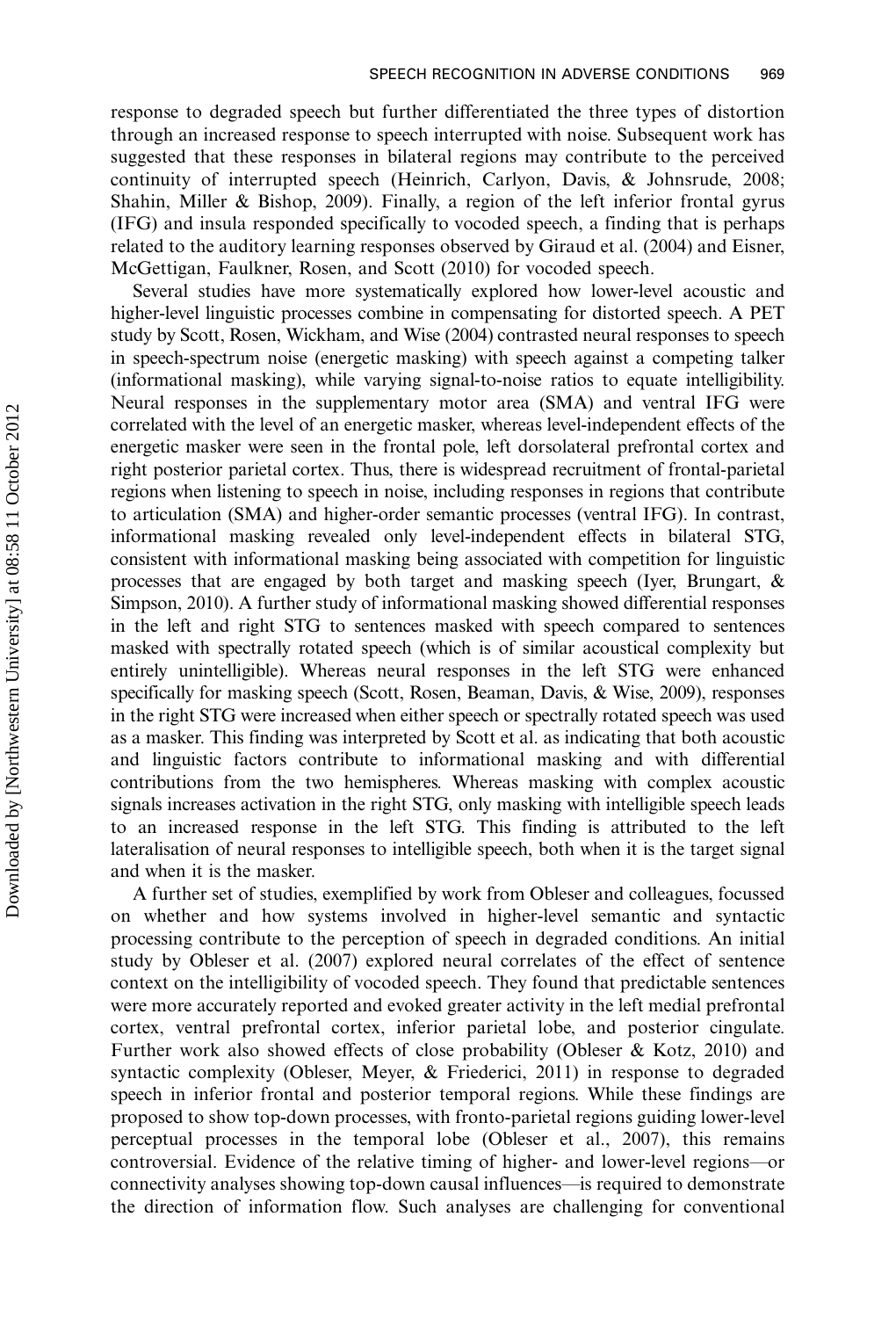sparse fMRI or PET data which do not provide suitable temporal resolution. Schwarzbauer, Davis, Rodd, and Johnsrude (2006) describe a form of sparse imaging that provides the resolution required to assess the relative timing of frontal and temporal responses. In a recent experiment using this method, Davis et al. (2011) showed interactions between sentence content and signal quality in both frontal and temporal responses to degraded speech. However, the relative timing of these responses was contra to the predictions of a top-down account with frontal responses lagging rather than leading temporal lobe regions. One interpretation of these findings is that neural combination of acoustic and linguistic information operates through lower-level processes maintaining information until it can be satisfactorily integrated by higher-level sentential or semantic information. These findings illustrate the potential value of combining ACs and functional imaging in assessing long-standing cognitive issues in spoken-language comprehension.

Finally, while a review of the neurobiology of auditory attention is beyond the scope of this article, a topic for further research concerns the effect of degradation-free ACs (e.g., memory load, divided attention, intoxication) on neural responses to speech. In previous sections, we noted that cognitive load led to a reduction in perceptual acuity (Mattys & Wiget, 2011) and greater interference from auditory distractors (Francis, 2010). Identifying the brain regions involved in those effects could help pinpoint the time-course of attentional effects on the recognition process and the extent to which such effects are under listener control. fMRI studies that have assessed neural responses to a speech signal that listeners are instructed to ignore have shown considerable activation of auditory regions (e.g., Heinrich, Carlyon, Davis, & Johnsrude, 2011; Scott et al., 2004), though higher-level processes (such as semantic processing) are less robust in lightly sedated compared to fully attentive volunteers (Davis et al., 2007).

### **CONCLUSION**

The goal of this article was to provide a review of the various types of ACs that listeners encounter in everyday environments. ACs were categorised based on their origin (speaker, environment, listener) and their effect (recognition failure, perceptual interference, attentional/memory load). Among the effects, we also included perceptual learning, because we believe that difficult listening situations are a natural ground for compensatory mechanisms leading to perceptual recalibration. Our contention is that perceptual learning occurs quickly and automatically whenever ACs are encountered.

A detailed understanding of how the speech system operates under ACs is important for theory not only because it can improve the external validity of speech-recognition models and refine our knowledge of the interaction between language processing and cognition, but also because the coping strategies used by listeners under ACs can reveal mechanisms that might not emerge as clearly within the highly controlled constraints of clear laboratory speech. Our section on what ACs tell us about the human speech recogniser highlighted several phenomena in which ACs lead to a magnification of known processes and striking reweighing or trade-offs between these processes.

In addition, research on speech recognition in ACs can provide valuable input for disciplines concerned with the more practical aspects of verbal communication. For example, the challenge of surface variation (e.g., conversational, accented, non-native,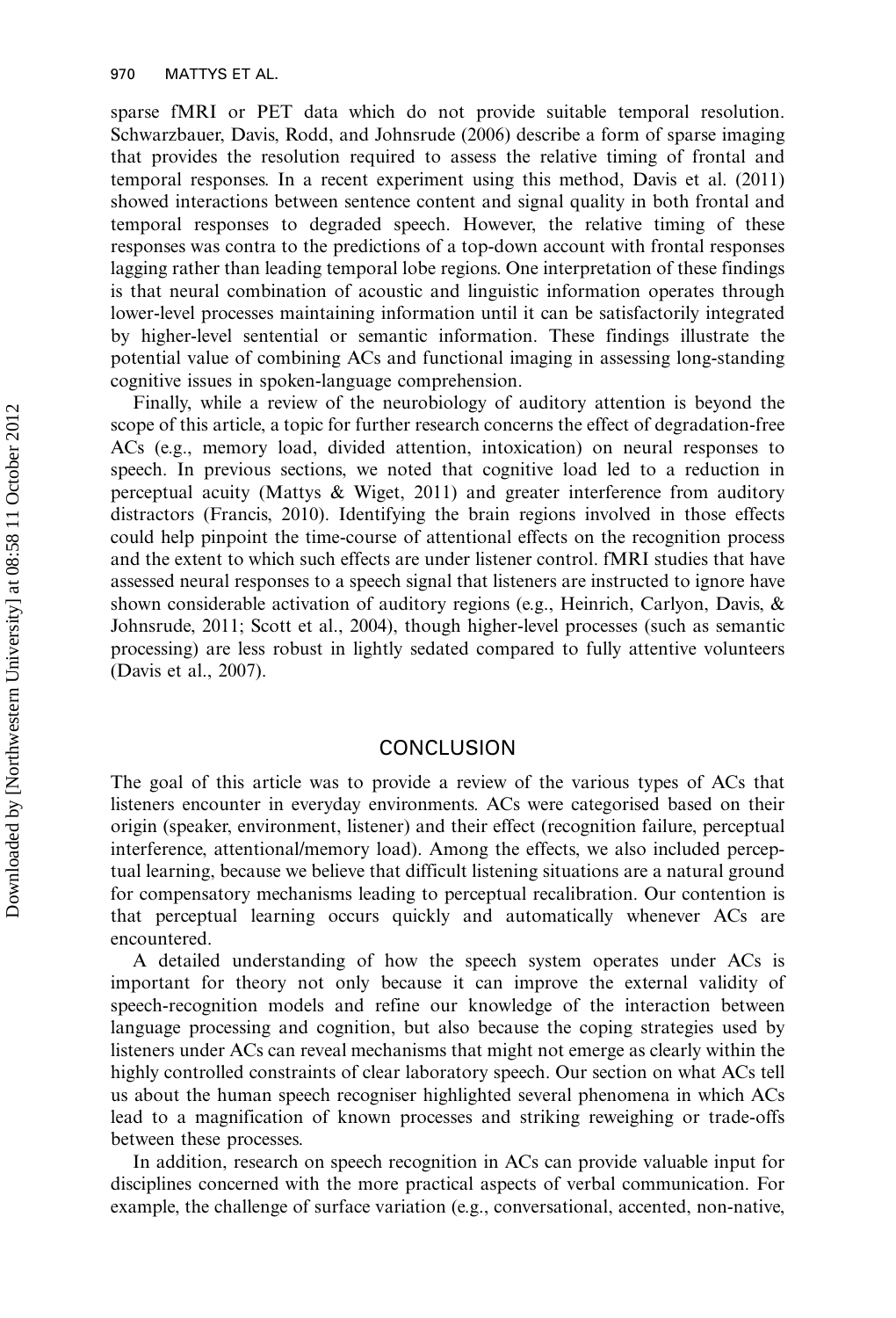disordered speech) and the interaction between speech recognition and cognitive factors are of direct relevance for human-factor speech applications and ergonomics (e.g., flight-deck communication, driving safety, human-machine interaction, intelligent systems). The debate about ACs should hopefully give speech engineers theoretical insights for designing robust and realistic automated speech-recognition systems (e.g., Scharenborg, 2007). Likewise, we hope that AC-oriented speech research can provide hearing scientists and speech clinicians more cognitively informed foundations for intervention in hearing-impaired individuals and individuals with learning difficulties (see, e.g., Liss, 2007, for a compelling stance of potential crossfertilisation). The same logic applies to clinical interventions for individuals prone to cognitive overload or suffering from attentional disorders, for whom models that specify how cognitive functions and acoustic processing interact could prove highly beneficial.

## **REFERENCES**

- Adank, P., Evans, B. G., Stuart-Smith, J., & Scott, S. K. (2009). Familiarity with a regional accent facilitates comprehension of that accent in noise. Journal of Experimental Psychology: Human Perception and Performance, 35, 520-529.
- Akeroyd, M. A. (2008). Are individual differences in speech reception related to individual differences in cognitive ability? A survey of twenty experimental studies with normal and hearing-impaired adults. International Journal of Audiology, 47, S53-S71.
- Alais, D., Morrone, C., & Burr, D. (2006). Separate attentional resources for vision and audition. Proceedings of the Royal Society B, 273, 1339-1345.
- Allopenna, P. D., Magnuson, J. S., & Tanenhaus, M. K. (1998). Tracking the time course of spoken word recognition using eye movements: Evidence for continuous mapping models. Journal of Memory and Language, 38, 419-439.
- Anderson-Hsieh, J., Johnson, R., & Koehler, K. (1992). The relationship between native speaker judgments of nonnative pronunciation and deviance in segmentals, prosody, and syllable structure. Language Learning,  $42, 529 - 555.$
- Arlinger, S., Lunner, T., Lyxell, B., & Pichora-Fuller, M. K. (2009). The emergence of cognitive hearing science. Scandinavian Journal of Psychology, 50, 371-384.
- Assmann, P., & Summerfield, Q. (2004). The perception of speech under adverse conditions. In S. Greenberg & W. Ainsworth (Eds.), The auditory basis of speech perception (pp. 231-308). Berlin: Springer.
- Baddeley, A. D. (1986). Working memory. New York: Oxford University Press.
- Baddeley, A. D., & Hitch, G. J. (1974). Working memory. In G. H. Bower (Ed.), The psychology of learning and motivation, (Vol. 8, pp. 47-89). New York: Academic Press.
- Badecker, W. (2005). Speech perception following focal brain injury. In D. B. Pisoni & R. E. Remez (Eds.), The handbook of speech perception (pp. 524-545). Oxford: Blackwell Publishing.
- Bard, E. G., Shillcock, R. C., & Altmann, G. T. M. (1988). The recognition of words after their acoustic offsets in spontaneous speech: Effects of subsequent context. Perception and Psychophysics, 44, 395-408.
- Bard, E. G., Sotillo, C., Kelly, M. L., & Aylett, M. P. (2001). Taking the hit: Leaving some lexical competition to be resolved post-lexically. Language and Cognitive Processes, 16, 731-737.

Blumstein, S. E. (2007). Word recognition in aphasia. In M. G. Gaskell (Ed.), The Oxford handbook of psycholinguistics (pp. 141-155). New York: Oxford University Press.

- Boothroyd, A., & Nittrouer, S. (1988). Mathematical treatment of context effects in phoneme and word recognition. Journal of the Acoustical Society of America, 84, 101-114.
- Borden, G., Harris, K., & Raphael, L. (2003). Speech science primer: Physiology, acoustics, and perception of speech (4th ed.). Baltimore: Lippincott, Williams & Wilkins.
- Borsky, S., Tuller, B., & Shapiro, L. P. (1998). ''How to milk a coat'': The effects of semantic and acoustic information on phoneme categorization. Journal of the Acoustical Society of America, 103, 2670-2676.
- Bradlow, A. R., & Alexander, J. A. (2007). Semantic-contextual and acoustic-phonetic enhancements for English sentence-in-noise recognition by native and non-native listeners. Journal of the Acoustical Society of America, 121, 2339-2349.

Bradlow, A. R., & Bent, T. (2008). Perceptual adaptation to non-native speech. Cognition, 106, 707-729.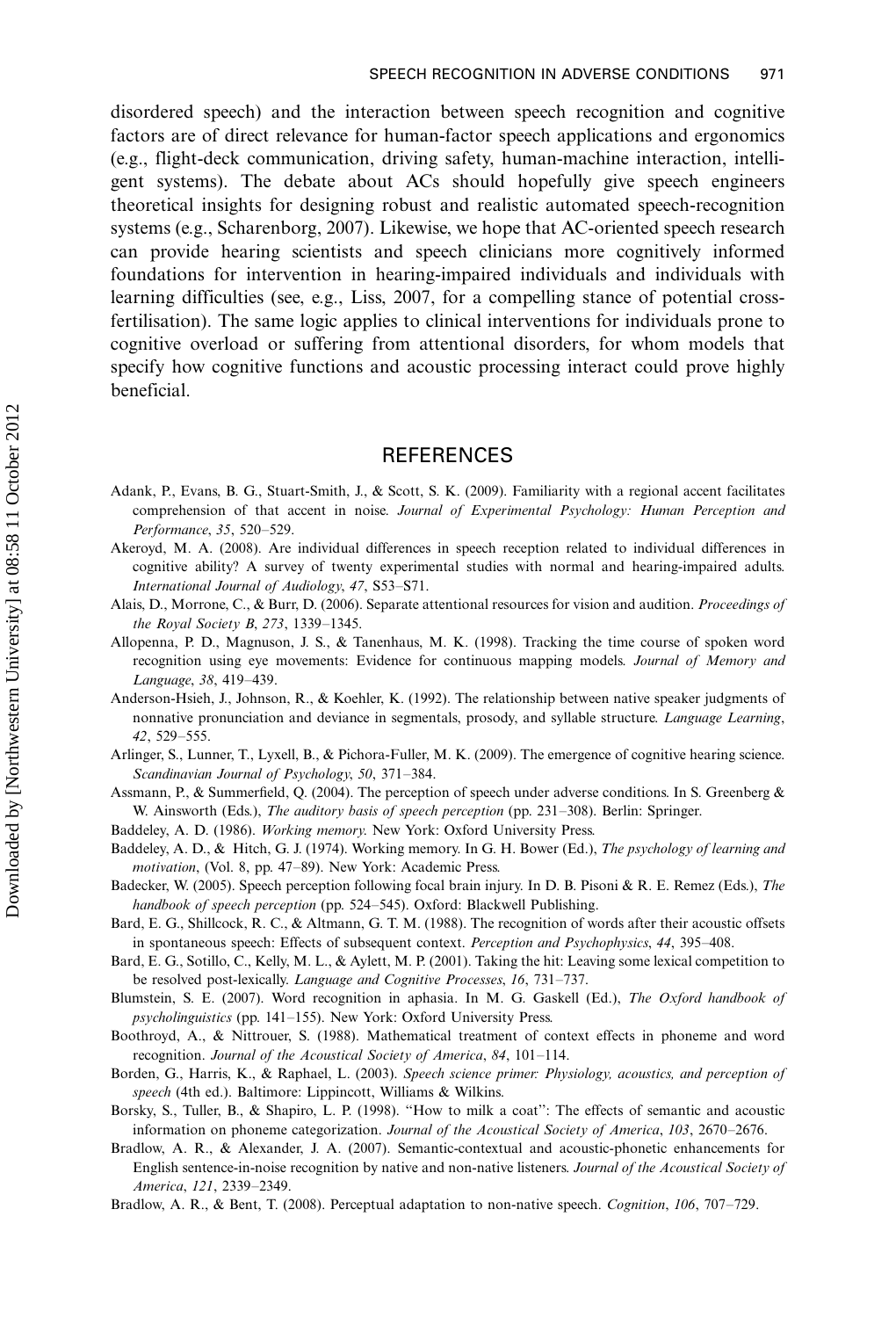- Bradlow, A. R, Torretta, G. M., & Pisoni, D. B. (1996). Intelligibility of normal speech I: Global and finegrained acoustic-phonetic talker characteristics. Speech Communication, 20, 255-272.
- Bregman, A. S. (1990). Auditory scene analysis: The perceptual organization of sound. Cambridge, MA: MIT Press.
- Brennan, S. E., & Schober, M. F. (2001). How listeners compensate for disfluencies in spontaneous speech. Journal of Memory and Language, 44, 274-296.
- Brungart, D. S. (2001). Informational and energetic masking effects in the perception of two simultaneous talkers. Journal of the Acoustical Society of America,  $109$ ,  $1101-1109$ .
- Brungart, D. S., Simpson, B. D., Darwin, C. J., Arbogast, T. L., & Kidd, G., Jr. (2005). Across-ear interference from parametrically degraded synthetic speech signals in a dichotic cocktail-party listening task. Journal of the Acoustical Society of America, 117, 292-304.
- Buchsbaum, B. R., Olsen, R. K., Koch, P., & Berman, K. F. (2005). Human dorsal and ventral auditory streams subserve rehearsal-based and echoic processes during verbal working memory. Neuron, 48, 687-697.
- Caplan, D., & Waters, G. S. (1999). Verbal working memory and sentence comprehension. Behavioral and Brain Sciences, 22, 77-126.
- Cherry, E. C. (1953). Some experiments on the recognition of speech, with one and with two ears. Journal of the Acoustical Society of America, 25, 975-979.
- Clark, H. H., & Fox Tree, J. E. (2002). Using uh and um in spontaneous speaking. Cognition, 84, 73-111.
- Clopper, C. G., & Pisoni, D. B. (2004). Effects of talker variability on perceptual learning dialects. Language and Speech, 47, 207-239.
- Connine, C. M., & Clifton, C. (1987). Interactive use of lexical information in speech perception. Journal of Experimental Psychology: Human Perception and Performance, 13, 291-299.
- Cooke, M. (2006). A glimpsing model of speech perception in noise. Journal of the Acoustical Society of America, 119, 1562-1573.
- Cooke, M. P., Garcia Lecumberri, M. L., & Barker, J. (2008). The foreign language cocktail effect party problem: Energetic and informational masking effects in non-native speech perception. Journal of the Acoustical Society of America, 123, 414-427.
- Crowder, R. G., & Morton, J. (1969). Precategorical acoustic storage (PAS). Perception & Psychophysics, 5, 365-373
- Cutler, A., Garcia Lecumberri, M. L., & Cooke, M. P. (2008). Consonant identification in noise by native and non-native listeners: Effects of local context. Journal of the Acoustical Society of America, 124, 1264-1268.
- Cutler, A., Webber, A., Smits, R., & Cooper, N. (2004). Patterns of English phoneme confusions by native and non-native listeners. Journal of the Acoustical Society of America, 116, 3668–3678.
- Dahan, D., Drucker, S. J., & Scarborough, R. A. (2008). Talker adaptation in speech perception: Adjusting the signal or the representations? Cognition, 108, 710-718.
- Dahan, D., & Magnuson, J. S. (2006). Spoken-word recognition. In M. J. Traxler & M. A. Gernsbacher (Eds.), Handbook of psycholinguistics (pp. 249-283). Amsterdam: Academic Press.
- Dahan, D., & Mead, R. L. (2010). Context-conditioned generalization in adaptation to distorted speech. Journal of Experimental Psychology: Human Perception and Performance, 36, 704–728.
- Darley, F. L., Aronson, A. E., & Brown, J. R. (1969). Differential diagnostic patterns of dysarthria. Journal of Speech and Hearing Research, 12, 246-269.
- Darwin, C. J. (2008). Listening to speech in the presence of other sounds. *Philosophical Transactions of the* Royal Society of London B, 363,  $1011-1021$ .
- Davis, M. H., Coleman, M. R., Absalom, A. R., Rodd, J. M., Johnsrude, I. S., Matta, B. F., Owen, A. M., & Menon, D. K. (2007). Dissociating speech perception and comprehension at reduced levels of awareness. Proceedings of the National Academy of Sciences of the USA, 104, 16032-16037.
- Davis, M. H., Ford, M. A., Kherif, F., & Johnsrude, I. S. (2011). Does semantic context benefit speech understanding through "top-down" processes? Evidence from time-resolved sparse fMRI. Journal of Cognitive Neuroscience, 23, 3914-3932.
- Davis, M. H., & Gaskell, M. G. (2009). A complementary systems account of word learning: Neural and behavioural evidence. Philosophical Transactions of the Royal Society B,  $364$ ,  $3773-3800$ .
- Davis, M. H., & Johnsrude, I. S. (2003). Hierarchical processing in spoken language comprehension. *Journal of* Neuroscience, 23, 3423-3431.
- Davis, M. H., & Johnsrude, I. S. (2007). Hearing speech sounds: Top-down influences on the interface between audition and speech perception. Hearing Research, 229, 132-147.
- Davis, M. H., Johnsrude, I. S., Hervais-Adelman, A., Taylor, K., & McGettigan, C. (2005). Lexical information drives perceptual learning of distorted speech: Evidence from the comprehension of noise-vocoded sentences. Journal of Experimental Psychology: General, 134, 222-241.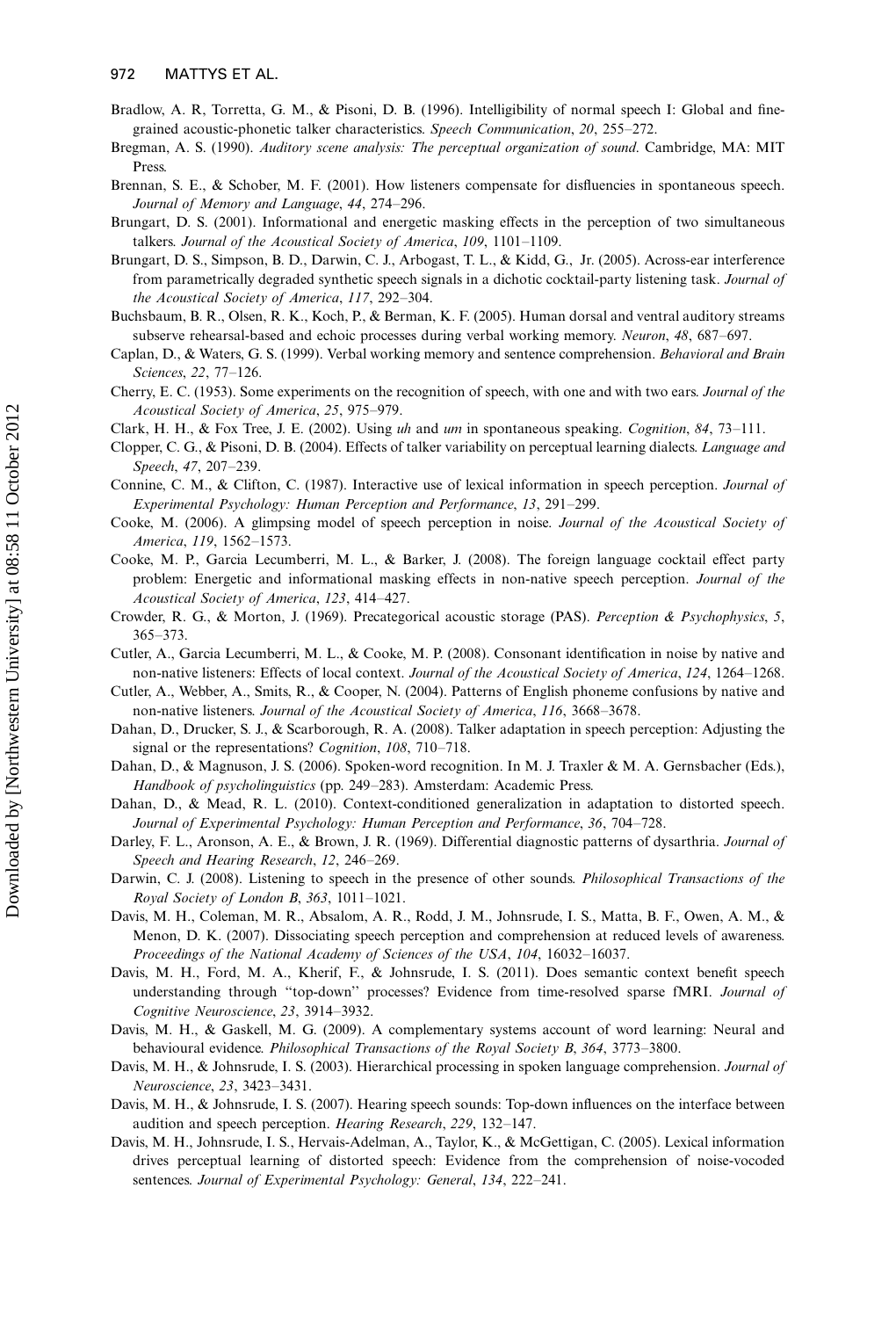- Dick, F., Bates, E., Wulfeck, B., Aydelott Utman, J., Dronkers, N., & Gernsbacher, M. A. (2001). Language deficits, localisation and grammar: Evidence for a distributive model of language breakdown in aphasics and normals. Psychological Review, 108, 759-788.
- Edmister, W. B., Talavage, T. M., Ledden, P. J., & Weisskoff, R. M. (1999). Improved auditory cortex imaging using clustered volume acquisitions. Human Brain Mapping, 7, 89-97.
- Eisner, F., McGettigan, C., Faulkner, A., Rosen, S., & Scott, S. K. (2010). Inferior frontal gyrus activation predicts individual differences in perceptual learning of cochlear-implant simulations. Journal of Neuroscience, 30, 7179-7186.
- Eisner, F., & McQueen, J. M. (2005). The specificity of perceptual learning in speech processing. Perception &  $Psychophysics, 67, 224–238.$
- Ernestus, M., Baayen, H., & Schreuder, R. (2002). The recognition of reduced word forms. Brain and Language,  $81, 162 - 173$
- Ferguson, S. H., & Kewley-Port, D. (2002). Vowel intelligibility in clear and conversational speech for normalhearing and hearing-impaired listeners. Journal of the Acoustical Society of America, 112, 259–271.
- Fernandes, T., Kolinsky, R., & Ventura, P. (2010). Cognitive noise is also noise: The impact of attention load on the use of statistical information and coarticulation as speech segmentation cues. Attention, Perception, Psychophysics, 72, 1522-1532.
- Fernandes, T., Ventura, P., & Kolinsky, R. (2007). Statistical information and coarticulation as cues to word boundaries: A matter of signal quality. Perception & Psychophysics, 69, 856-864.
- Festen, J. M., & Plomp, R. (1990). Effects of fluctuating noise and interfering speech on the speech-reception SRT for impaired and normal hearing. Journal of the Acoustical Society of America, 88, 1725–1736.
- Floccia, C., Goslin, J., Girard, F., & Konopczynski, G. (2006). Does a regional accent perturb speech processing? Journal of Experimental Psychology: Human Perception and Performance, 32, 1276–1293.
- Francis, A. L. (2010). Improved segregation of simultaneous talkers differentially affects perceptual and cognitive capacity demands for recognizing speech in competing speech. Attention, Perception, Psycho $physics, 72, 501-516.$
- Francis, A. L., & Nusbaum, H. C. (2009). Effects of intelligibility on working memory demand for speech perception. Attention, Perception, & Psychophysics, 71, 1360-1374.
- Frankish, C. (2008). Precategorical acoustic storage and the perception of speech. Journal of Memory and Language, 58, 815-836.
- Freyman, R. L., Balakrishnan, U., & Helfer, K. (2004). Effect of number of masking talkers and auditory priming on informational masking in speech recognition. Journal of the Acoustical Society of America, 115, 2246-2256.
- Friederici, A. D., Steinhauer, K., & Frisch, S. (1999). Lexical integration: Sequential effects of syntactic and semantic information. Memory and Cognition, 27, 438-453.
- Ganong, W. F. (1980). Phonetic categorization in auditory word perception. Journal of Experimental Psychology: Human Perception and Performance, 6, 110-125.
- Garci Lecumberri, M. L., & Cooke, M. (2006). Effect of masker type on native and non-native consonant perception in noise. Journal of the Acoustical Society of America, 119, 2445-2454.
- Garci Lecumberri, M. L., Cooke, M., & Cutler, A. (2010). Non-native speech perception in adverse conditions: A review. Speech Communication, 52, 864-886.
- Gaskell, M. G., Quinlan, P. T., Tamminen, J., & Cleland, A. A. (2008). The nature of phoneme representation in spoken word recognition. Journal of Experimental Psychology: General, 137, 282-302.
- Giraud, A. L., Kell, C., Thierfelder, C., Sterzer, P., Russ, M. O., Preibisch, C., & Kleinschmidt, A. (2004). Contributions of sensory input, auditory search and verbal comprehension to cortical activity during speech processing. Cerebral Cortex, 14, 247-255.
- Goldinger, S. D. (1998). Echoes of echoes? An episodic theory of lexical access. *Psychological Review*, 105, 251-279.
- Goldstone, R. L. (1998). Perceptual learning. Annual Review of Psychology, 49, 585–612.
- Gosselin, P. A., & Gagné, J. -P. (2010). Use of dual-task paradigm to measure listening effort. Canadian Journal of Speech-Language Pathology and Audiology, 34, 43-51.
- Grosjean, F. (1980). Spoken word recognition processes and the gating paradigm. Perception & Psychophysics, 28, 267-283.
- Haggort, P., & van Berkum, J. (2007). Beyond the sentence given. Philosophical Transactions of the Royal Society B, 362, 801-811.
- Hall, D. A., Haggard, M. P., Akeroyd, M. A., Palmer, A. R., Summerfield, A. Q., Elliott, M. R., et al. (1999). "Sparse" temporal sampling in auditory fMRI. Human Brain Mapping, 7, 213–223.
- Hannemann, R., Obleser, J., & Eulitz, C. (2007). Top-down knowledge supports the retrieval of lexical information from degraded speech. Brain Research, 1153, 134-143.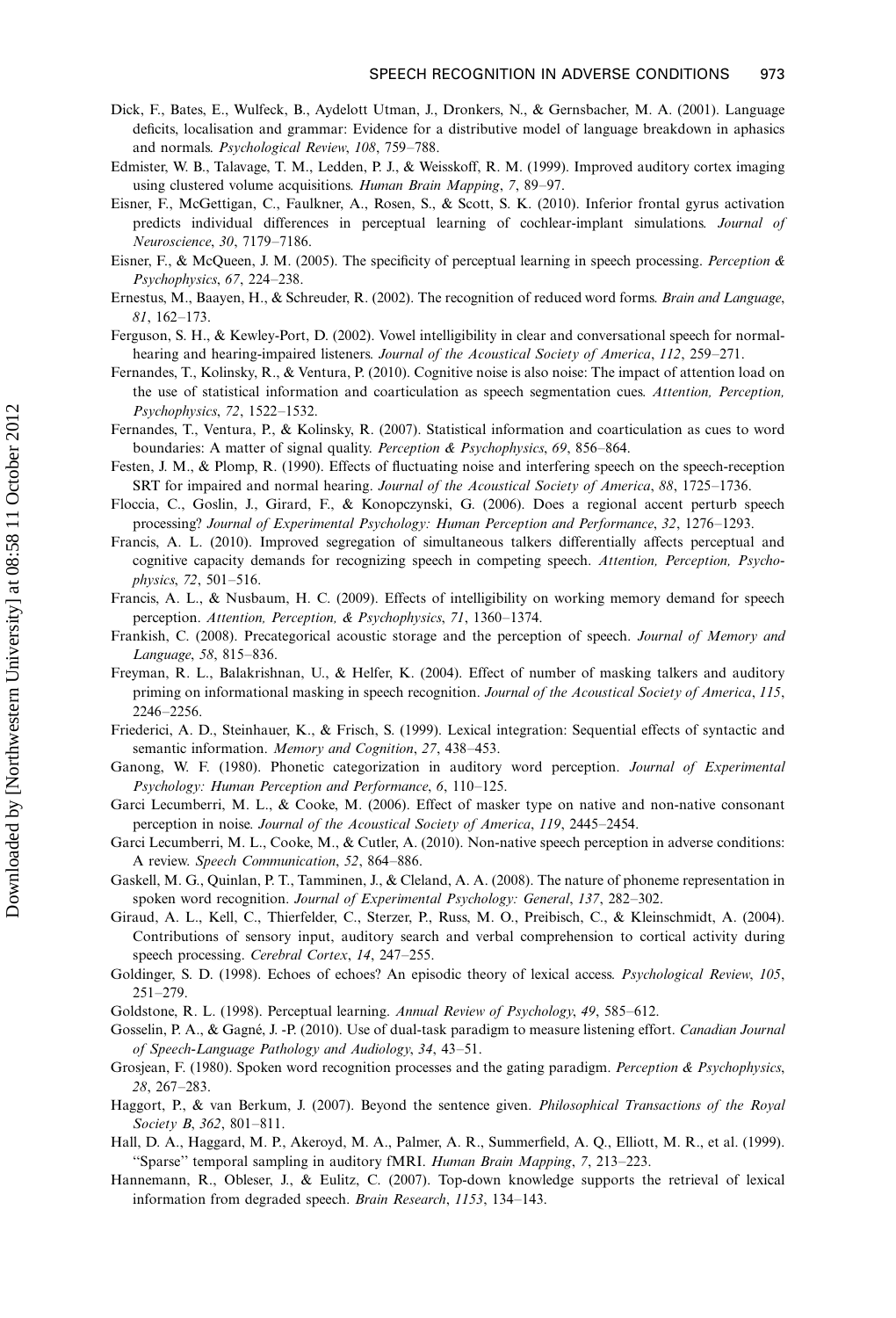- Harding, A., & Grunwell, P. (1996). Characteristics of cleft palate speech. European Journal of Disorders of Communication,  $31, 331-357$ .
- Hazan, V., & Baker, R. (2011) Acoustic-phonetic characteristics of speech produced with communicative intent to counter adverse listening conditions. Journal of the Acoustical Society of America, 130, 2139–2152.
- Heinrich, A., Carlyon, R., Davis, M. H., & Johnsrude, I. S. (2008). Illusory vowels resulting from perceptual continuity: A functional magnetic resonance imaging study. Journal of Cognitive Neuroscience, 20, 1737-1752.
- Heinrich, A., Carlyon, R., Davis, M. H., & Johnsrude, I. S. (2011). The continuity illusion does not depend on attentional state: fMRI evidence from illusory vowels. Journal of Cognitive Neuroscience, 23, 2675-2689.
- Helfer, K. S. (1994). Binaural cues and consonant perception in reverberation and noise. Journal of Speech and Hearing Research, 37, 429-438.
- Hervais-Adelman, A., Davis, M. H., Johnsrude, I. S., & Carlyon, R. P. (2008). Perceptual learning of noise vocoded words: Effects of feedback and lexicality. Journal of Experimental Psychology: Human Perception and Performance, 34, 460-474.
- Hervais-Adelman, A., Davis, M. H., Taylor, K., Johnsrude, I. S., & Carlyon, R. P. (2011). Generalization of perceptual learning of vocoded speech. Journal of Experimental Psychology: Human Perception and Performance, 37, 283-295.
- Hickok, G., & Poeppel, D. (2007). The cortical organization of speech processing. Nature Reviews Neuroscience, 8, 393-402.
- Holt, L. L., & Lotto, A. J. (2008). Speech perception within an auditory cognitive science framework. Current Directions in Psychological Science, 17, 42-46.
- Huckvale, M., & Frasi, D. (2010). Measuring the effect of noise reduction on listening effort. Audio engineering society  $39<sup>th</sup>$  conference on audio forensics. Copenhagen, Denmark.
- Huggins, A. W. F. (1975). Temporally segmented speech. Perception & Psychophysics, 18, 149–157.
- Iyer, N., Brungart, D. S., & Simpson, B. D. (2010). Effects of target-masker contextual similarity on the multimasker penalty in a three-talker diotic listening task. Journal of the Acoustical Society of America, 128, 2998-3010.
- Jacoby, L. L. (1991). A process dissociation framework: Separating automatic from intentional uses of memory. Journal of Memory and Language, 30, 513-541.
- Jacquemot, C., Dupoux, E., Decouche, O., & Bachoud-Lévi, A.-C. (2006). Misperception in sentences but not in words: Speech perception and the phonological buffer. Cognitive Neuropsychology, 23, 949-971.
- Jesse, A., McQueen, J. M., & Page, M. (2007). The locus of talker-specific effects in spoken word recognition. In J. Trouvain & W. J. Barry (Eds.), Proceedings of the  $16<sup>th</sup>$  international congress of phonetic sciences (pp. 1921-1924). Dudweiler: Pirrot.
- Jiang, J., Chen, M., & Alwan, A. (2006). On the perception of voicing in syllable-initial plosives in noise. Journal of the Acoustical Society of America, 119, 1092-1105.
- Juang, B. H. (1991). Speech recognition in adverse environments. Computer Speech and Language, 5, 275–294.
- Junqua, J.-C., & Haton, J.-P. (1995). Robustness in automatic speech recognition: Fundamentals and applications. Norwell, MA: Kluwer Academic Publishers.
- Just, M. A., & Carpenter, P. A. (1992). A capacity theory of comprehension: Individual differences in working memory. Psychological Review, 99, 122-149.
- Kahneman, D. (1973). Attention and effort. Englewood Cliffs, NJ: Prentice-Hall.
- Kalikow, D. N., Stevens, K. N., & Elliott, L. L. (1977). Development of a test of speech intelligibility in noise using sentence materials with controlled word predictability. Journal of the Acoustical Society of America,  $61, 1337-1351.$
- Kalm, K., Davis, M. H., Norris, D. (2012) Neural mechanisms underlying the temporal grouping effect in short-term memory. Human Brain Mapping, 33, 1634-1647.
- Kent, R. D., Weismer, G., Kent, J. F., & Rosenbek, J. C. (1989). Toward phonetic intelligibility testing in dysarthria. Journal of Speech and Hearing Disorders, 54, 482-499.
- Kidd, G. Jr., Mason, C. R., Richards, V. M., Gallun, F. J., & Durlach, N. I. (2007). Informational masking. In W. Yost (Ed.), Springer Handbook of Auditory Research, 29: Auditory Perception of Sound Sources (pp. 143–190). New York: Springer.
- Kraljic, T., Brennan, S. E., & Samuel, A. G. (2008). Accommodating variation: Dialects, idiolects, and speech processing. Cognition, 107, 54-81.
- Kraljic, T., & Samuel, A.G. (2007). Perceptual adjustments to multiple speakers. Journal of Memory and Language,  $56$ ,  $1-15$ .
- Krause, J. C., & Braida, L. D. (2002). Investigating alternative forms of clear speech: The effects of speaking rate and speaking mode on intelligibility. Journal of the Acoustical Society of America, 112, 2165–2172.
- Leek, M. R. (1987). Directed attention in complex sound perception. In W. A. Yost & C. S. Watson (Eds.), Auditory processing of complex sounds (pp. 278-288). Erlbaum, Hillsdale, NJ.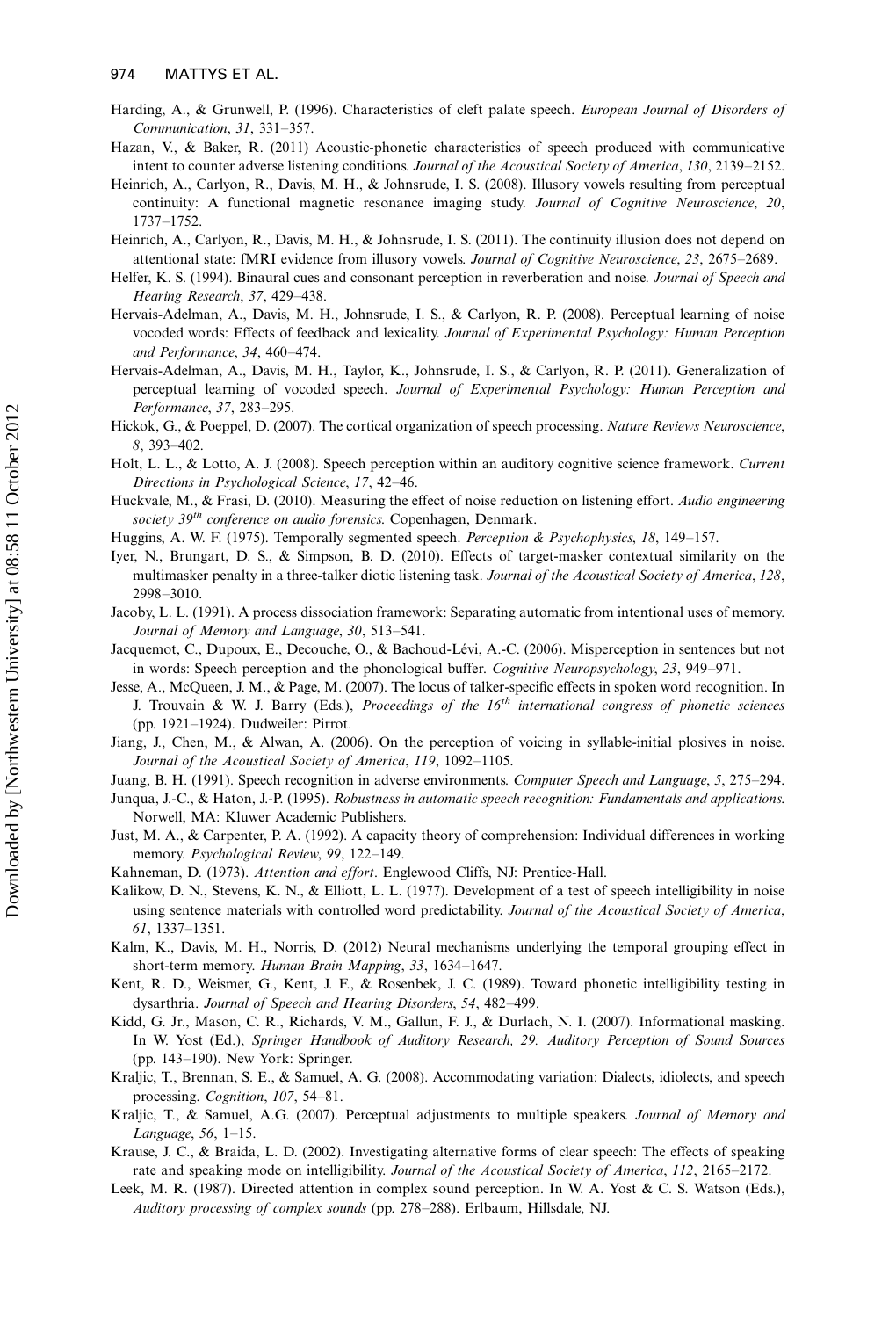- Leek, M. R., & Watson, C. S. (1984). Learning to detect auditory pattern components. Journal of the Acoustical Society of America,  $76, 1037-1044$ .
- Levelt, W. J. M. (1989). Speaking: From intention to articulation. Cambridge, MA: MIT Press.
- Lewis, R. L., Vasishth, S., & Van Dyke, J. A. (2006). Computational principles of working memory in sentence comprehension. Trends in Cognitive Sciences, 10, 447-454.
- Liss, J. M. (2007). The role of speech perception in motor speech disorders. In G. Weismer (Ed.), Motor speech disorders (pp. 187-219). San Diego: Plural Publishing.
- Liss, J. M., Spitzer, S., Caviness, J. N., Adler, C., & Edwards, B. (1998). Syllabic strength and lexical boundary decisions in the perception of hypokinetic dysarthric speech. Journal of the Acoustical Society of America, 104, 2457-2466.
- Lombard, E. (1911). Le signe de l'élévation de la voix. Annales des Maladies de l'Oreille, du Larynx, du Nez et du Pharynx, 37,  $101 - 119$ .
- Luce, P. A., & McLennan, C. T. (2005). Spoken word recognition: The challenge of variation. In D. B. Pisoni & R. E. Remez (Eds.), The handbook of speech perception (pp. 591-609). Oxford: Blackwell Publishing.
- Luce, P. A., McLennan, C. T., & Charles-Luce, J. (2003). Abstractness and specificity in spoken word recognition: Indexical and allophonic variability in long-term repetition priming. In J. Bowers & C. Marsolek (Eds.), Rethinking implicit memory (pp. 197-214). New York: Oxford University Press.
- Luce, P. A., & Pisoni, D. B. (1998). Recognizing spoken words: The neighborhood activation model. *Ear and* Hearing, 19, 1-36.
- Marslen-Wilson, W. D. (1984). Function and process in spoken word recognition. In H. Bouma & D. G. Bouwhuis (Eds.), Attention and performance X. Control of language processes. Hillsdale, NJ: Erlbaum.
- Marslen-Wilson, W. D., & Tyler, L. K. (1980). The temporal structure of spoken language understanding. Cognition,  $8.1 - 71$ .
- Mattys, S. L. (2004). Stress versus coarticulation: Towards an integrated approach to explicit speech segmentation. Journal of Experimental Psychology: Human Perception and Performance, 30, 397-408.
- Mattys, S. L., Brooks, J., & Cooke, M. (2009). Recognizing speech under a processing load: Dissociating energetic from informational factors. Cognitive Psychology, 59, 203-243.
- Mattys, S. L., Carroll, L. M., Li, C. K. W., & Chan, S. L. Y. (2010). Effects of energetic and informational masking on speech segmentation by native and non-native speakers. Speech Communication, 52, 887–899.
- Mattys, S. L., & Liss, J. M. (2008). On building models of spoken-word recognition: When there is as much to learn from natural "oddities" as from artificial normality. Perception & Psychophysics, 70, 1235–1242.
- Mattys, S. L., Pleydell-Pearce, C. W., Melhorn, J. F., & Whitecross, S. E. (2005). Detecting silent pauses in speech: A new tool for measuring on-line lexical and semantic processing. Psychological Science, 16, 958-964.
- Mattys, S. L., White, L., & Melhorn, J. F. (2005). Integration of multiple speech segmentation cues: A hierarchical framework. Journal of Experimental Psychology: General, 134, 477-500.
- Mattys, S. L., & Wiget, L. (2011). Effect of cognitive load on speech recognition. Journal of Memory and Language, 65, 145-160.
- Maye, J., Aslin, R. N., & Tanenhaus, M. K. (2008). The weckud wetch of the wast: Lexical adaptation to a novel accent. Cognitive Science, 32, 543-562
- Mayo, L. H., Florentine, M., & Buss, S. (1997). Age of second-language acquisition and perception of speech in noise. Journal of Speech, Language, and Hearing Research, 40, 686–693.
- McClelland, J. L., Mirman, D., & Holt, L. L. (2006). Are there interactive processes in speech perception? Trends in Cognitive Sciences, 10, 363-369.
- McLennan, C. T., & Luce, P. A. (2005). Examining the time course of indexical specificity effects in spoken word recognition. Journal of Experimental Psychology: Learning, Memory, and Cognition, 31, 306-321.
- McQueen, J. M. (2007). Eight questions about spoken-word recognition. In M. G. Gaskell (Ed.), The Oxford handbook of psycholinguistics (pp. 37-53). Oxford: Oxford University Press.
- McQueen, J. M., Cutler, A., & Norris, D. (2006). Phonological abstraction in the mental lexicon. Cognitive Science, 30, 1113-1126.
- McQueen, J. M., Norris, D., & Cutler, A. (2006). Are there really interactive processes in speech perception? Trends in Cognitive Sciences, 10, 533.
- Miller, G. A., Heise, G. A., & Lichten, W. (1951). The intelligibility of speech as a function of the context of the test materials. Journal of Experimental Psychology, 41, 329-335.
- Miller, G. A., & Isard, S. (1963). Some perceptual consequences of linguistic rules. Journal of Verbal Learning and Verbal Behavior, 2, 217-228.
- Miller, A. A., & Licklider, J. C. R. (1950). The intelligibility of interrupted speech. Journal of the Acoustical Society of America, 27, 167-173.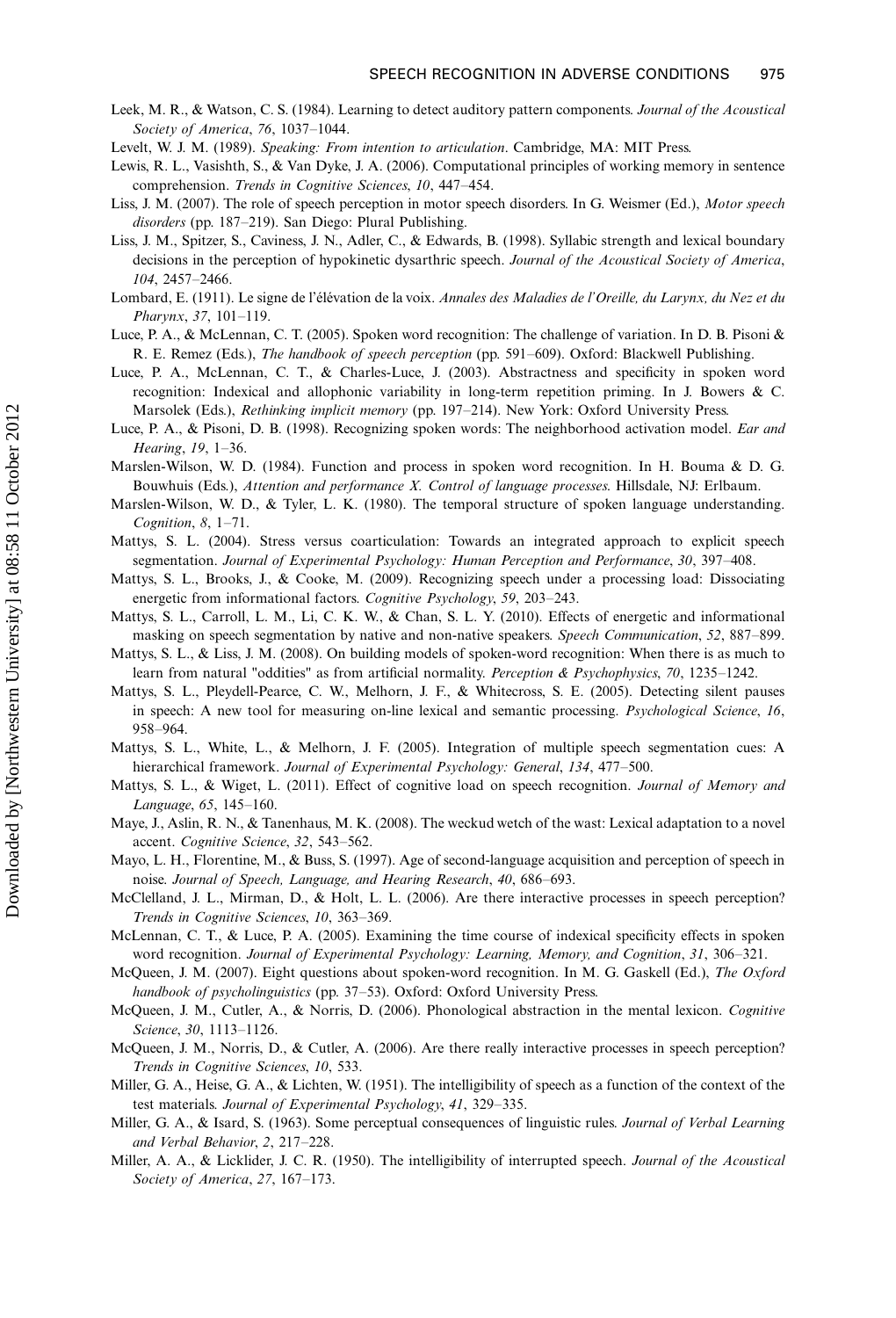- Mirman, D., McClelland, J. L., Holt, L. L., & Magnuson, J. S. (2008). Effects of attention on the strength of lexical influences on speech perception: Behavioral experiments and computational mechanisms. Cognitive Science, 32, 398-417.
- Mitterer, H. (2006). Listeners recover /t/s that speakers reduce: Evidence from /t/-lenition in Dutch. Journal of Phonetics, 34, 73-103.
- Moore, R. K. (2010). Cognitive approaches to spoken language technology. In F. Chen & K. Jokinen (Eds.), Speech technology: Theory and applications (pp. 89–103). New York: Springer.
- Munro, M. J., & Derwing, T. M. (1995). Processing time, accent, and comprehensibility in the perception of native and foreign-accented speech. Language and Speech, 38, 289-306.
- Nábelek, A. K. (1988). Identification of vowels in quiet, noise, and reverberation: Relationships with age and hearing loss. Journal of the Acoustical Society of America, 84, 476-484.
- Nábelek, A. K., & Donahue, A. M. (1984). Perception of consonants in reverberation by native and non-native listeners. Journal of the Acoustical Society of America, 75, 632-634.
- Neisser, U. (1967). Cognitive psychology. New York: Appleton-Century-Crofts.
- Newman, R. S., Sawusch, J. R., & Wunnenberg, T. (2011). Cues and cue interactions in segmenting words in fluent speech. Journal of Memory and Language, 64, 460-476.
- Nilsson, M., & Kleijn, W. B. (2001). Avoiding overestimation in bandwidth extension of telephony speech. Proceedings of the IEEE International Conference on Acoustics, Speech, and Signal Processing, 2, 869-872.
- Norris, D., & McQueen, J. M. (2008). Shortlist B: A Bayesian model of continuous speech recognition. Psychological Review, 115, 357-395.
- Norris, D., McQueen, J. M., & Cutler, A. (2003). Perceptual learning in speech. Cognitive Psychology, 47, 204-238.
- Nusbaum, H., & Magnuson, J. (1997). Talker normalization: Phonetic constancy as a cognitive process. In K. Johnson & J. Mullenix (Eds.), Talker variability in speech processing (pp. 109-132). San Diego, CA: Academic Press.
- Nusbaum, H., & Morin, T. (1992). Paying attention to differences among talkers. In Y. Tohkura, E. Bateson, & Y. Sagisaka (Eds.), Speech perception, production, and linguistic structure (pp. 66-94). Tokyo: IOS Press.
- Nusbaum, H. C., & Schwab, E. X. (1986). The role of attention and active processing in speech perception. In E. C. Schwab & H. C. Nusbaum (Eds.), Pattern recognition by humans and machines: Vol. I. Speech perception (pp. 113–157). San Diego: Academic Press.
- Nygaard, L. C., Sommers, M. S., & Pisoni, D. B. (1994). Speech perception as a talker-contingent process. Psychological Science, 5, 42-46.
- Obleser, J., Eisner, F., & Kotz, S. A. (2008). Bilateral speech comprehension reflects differential sensitivity to spectral and temporal features. Journal of Neuroscience, 28, 8116-8123.
- Obleser, J., & Kotz, S. A. (2010). Expectancy constraints in degraded speech modulate the language comprehension network. Cerebral Cortex, 20, 633-640.
- Obleser, J., & Kotz, S. A. (2011). Multiple brain signatures of integration in the comprehension of degraded speech. Neuroimage, 55, 713-723.
- Obleser, J., Meyer, L., & Friederici, A. D. (2011). Dynamic assignment of neural resources in auditory comprehension of complex sentences. Neuroimage, 56, 2310-2320.
- Obleser, J., Wise, R. J. S., Dresner, M. A., & Scott, S. K. (2007). Functional integration across brain regions improves speech perception under adverse conditions. Journal of Neuroscience, 27, 2283–2289.
- Orfanidou, E., Davis, M. H., Ford, M. A., & Marslen-Wilson, W. D. (2011). Perceptual and response components in repetition priming of spoken words and pseudowords. Quarterly Journal of Experimental  $Psychology, 64, 96–121.$
- Osberger, M. J., & McGarr, N. S. (1982). Speech production characteristics of the hearing-impaired. In N. Lass (Ed.), Speech and language: Advances in basic research and practice, Vol. 8 (pp. 221-284). New York: Academic Press.
- Pallier, C., Sebastian-Galles, N., Dupoux, E., Christophe, A., & Mehler, J. (1998). Perceptual adjustment to time-compressed speech: A cross-linguistic study. Memory & Cognition, 26, 844–851.
- Parikh, G., & Loizou, P. (2005). The influence of noise on vowel and consonant cues. Journal of the Acoustical Society of America, 118, 3874-3888.
- Peelle, J. E., Eason, R. J., Schmitter, S., Schwarzbauer, C., & Davis, M. H. (2010). Evaluating an acoustically quiet EPI sequence for use in fMRI studies of speech and auditory processing. Neuroimage, 52, 1410–1419.
- Peelle, J. E., & Wingfield, A. (2005). Dissociable components of perceptual learning revealed by adult age differences in adaptation to time-compressed speech. Journal of Experimental Psychology: Human Perception and Performance, 31, 1315-1330.
- Picheny, M. A., Durlach, N. I., & Braida, L. D. (1985). Speaking clearly for the hard of hearing I: Intelligibility difference between clear and conversational speech. Journal of Speech and Hearing Research, 28, 96–103.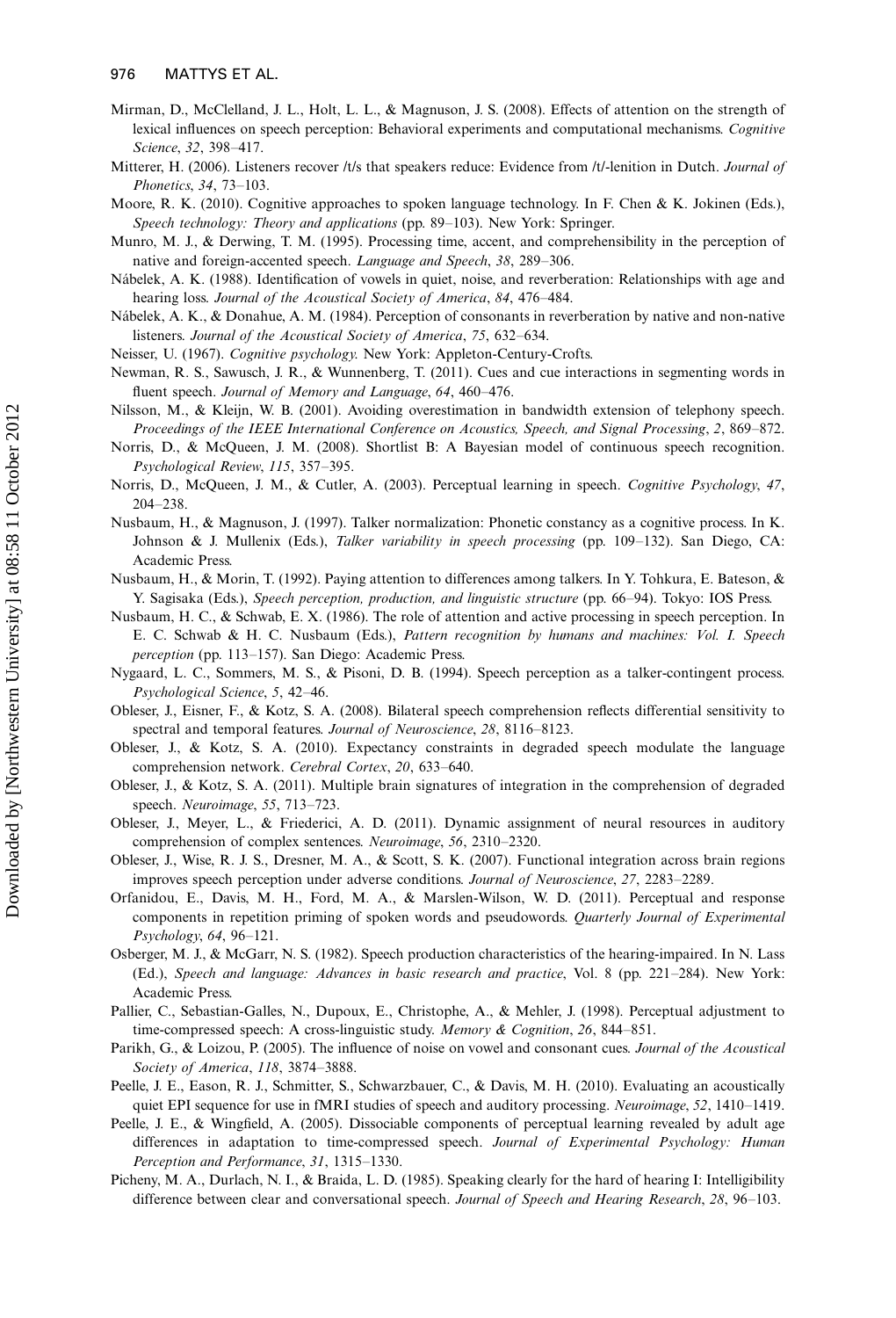- Picheny, M. A., Durlach, N. I., & Braida, L. D. (1986). Speaking clearly for the hard of hearing II: Acoustic characteristics of clear and conversational speech. Journal of Speech and Hearing Research, 29, 434–446.
- Picheny, M. A., Durlach, N. I., & Braida, L. D. (1989). Speaking clearly for the hard of hearing. III. An attempt to determine the contribution of speaking rate to differences in intelligibility between clear and conversational speech. Journal of Speech and Hearing Research, 32, 600–603.
- Pichora-Fuller, M. K., Schneider, B. A., & Daneman, M. (1995). How young and old adults listen to and remember speech in noise. Journal of the Acoustical Society of America, 97, 593–608.
- Pichora-Fuller, M. K., & Singh, G. (2006). Effects of age on auditory and cognitive processing: Implications for hearing aid fitting and audiological rehabilitation. Trends in Amplification, 10, 29–59.
- Pisoni, D. B. (1997). Some thoughts on "normalization" in speech perception. In K. Johnson & J. W. Mullennix (Eds.), Talker variability in speech processing (pp. 9-32). San Diego: Academic Press.
- Pisoni, D. B., & Levi, S. V. (2007). Some observations on representations and representational specificity in speech perception and spoken word recognition. In M. G. Gaskell (Ed.), The Oxford handbook of Psycholinguistics (pp. 3-18). Oxford: Oxford University Press.
- Poeppel, D., Idsardi, W. J., & van Wassenhove, V. (2008). Speech perception at the interface of neurobiology and linguistics. Philosophical Transactions of the Royal Society of London. Series B, Biological Sciences, 363,  $1071 - 1086$
- Prigatano, G. P., & Schacter, D. L. (1991). Awareness of deficit after brain injury. New York: Oxford University Press.
- Rabbitt, P. M. (1968). Channel-capacity, intelligibility and immediate memory. Quarterly Journal of Experimental Psychology, 20, 241-248.
- Radeau, M., Morais, J., Mousty, P., & Bertelson, P. (2000). The effect of speaking rate on the role of the uniqueness point in spoken word recognition. Journal of Memory and Language, 42, 406-422.
- Rauschecker, J. P., & Scott, S. K. (2009). Maps and streams in the auditory cortex: nonhuman primates illuminate human speech processing. Nature Neuroscience, 12, 718-724.
- Rodd, J. M., Johnsrude, I. S., & Davis, M. H. (2010). The role of domain-general frontal systems in language comprehension: Evidence from dual-task interference and semantic ambiguity. Brain and Language, 115, 182-188
- Rogers, C. L., Lister, J. J., Febor, D. M., Besing, J. M., & Abrams, H. B. (2006). Effects of bilingualism, noise, and reverberation on speech perception by listeners with normal hearing. Applied Psycholinguistics, 27, 465485.
- Rönnberg, J., Rudner, M., Foo, C., & Lunner, T. (2008). Cognition counts: A working memory system for ease of language understanding (ELU). *International Journal of Audiology, 47*, S171–S177.
- Rönnberg, J., Rudner, M., Lunner, T., & Zekveld, A. A. (2010). When cognition kicks in: Working memory and speech understanding in noise. Noise & Health, 12, 263-269.
- Rostolland, D. (1982). Acoustic features of shouted voice. Acustica, 50, 118–125.
- Rostolland, D. (1985). Intelligibility of shouted voice. Acustica, 57, 103-121.
- Samuel, A. G. (1981). Phonemic restoration: Insights from a new methodology. Journal of Experimental Psychology: General, 110, 474-494.
- Samuel, A. G., & Kraljic, T. (2009). Perceptual learning for speech. Attention, Perception, Psychophysics, 71, 1207-1218
- Sarampalis, A., Kalluri, S., Edwards, B., & Hafter, E. (2009). Objective measures of listening effort: Effects of background noise and noise reduction. Journal of Speech, Language, and Hearing Research, 52, 1230–1240.
- Scharenborg, O. (2007). Reaching over the gap: A review of efforts to link human and automatic speech recognition research. Speech Communication, 49, 336-347.
- Schneider, B. A., Daneman, M., & Murphy, D. R. (2005). Speech comprehension difficulties in older adults: Cognitive slowing or age-related changes in hearing? Psychology and Aging,  $20$ ,  $261-271$ .
- Schwarzbauer, C., Davis, M. H., Rodd, J. M., & Johnsrude, I. S. (2006). Sparse imaging with interleaved, silent steady state (ISSS). Neuroimage, 25, 774-782.
- Scott, S. K., Rosen, S., Beaman, C. P., Davis, J., & Wise, R. J. S. (2009). The neural processing of masked speech: Evidence for different mechanisms in the left and right temporal lobes. Journal of the Acoustical Society of America, 125, 1737-1743.
- Scott, S. K., Rosen, S., Wickham, L., & Wise, R. J. S. (2004). A positron emission tomography study of the neural basis of informational and energetic masking effects in speech perception. Journal of the Acoustical Society of America, 115, 813-821.
- Shahin, A. J., Bishop, C. W., & Miller, L. M. (2009). Neural mechanisms for illusory filling-in of degraded speech. Neuroimage, 44, 1133-1143.
- Shannon, R. V., Zeng, F.-G., Kamath, V., Wygonski, J., & Ekelid, M. (1995). Speech recognition with primarily temporal cues. Science, 270, 303-304.